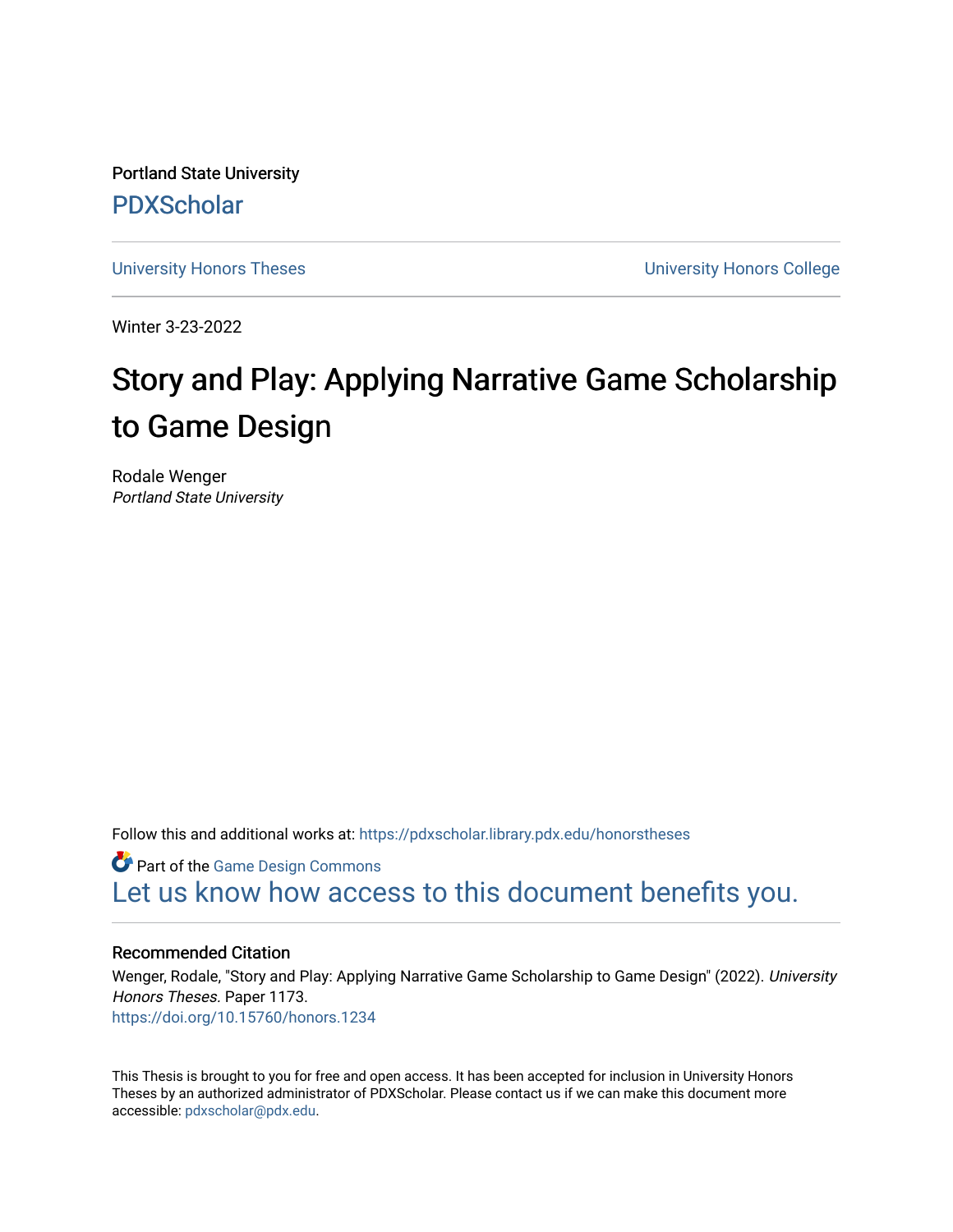Story and Play: Applying Narrative Game Scholarship to Game Design

by

Rodale Wenger

An undergraduate honors thesis submitted in partial fulfillment of the

requirements for the degree of

Bachelor of Science

in

University Honors

and

English

Thesis Advisor

Kate Comer, Ph. D.

Portland State University 2022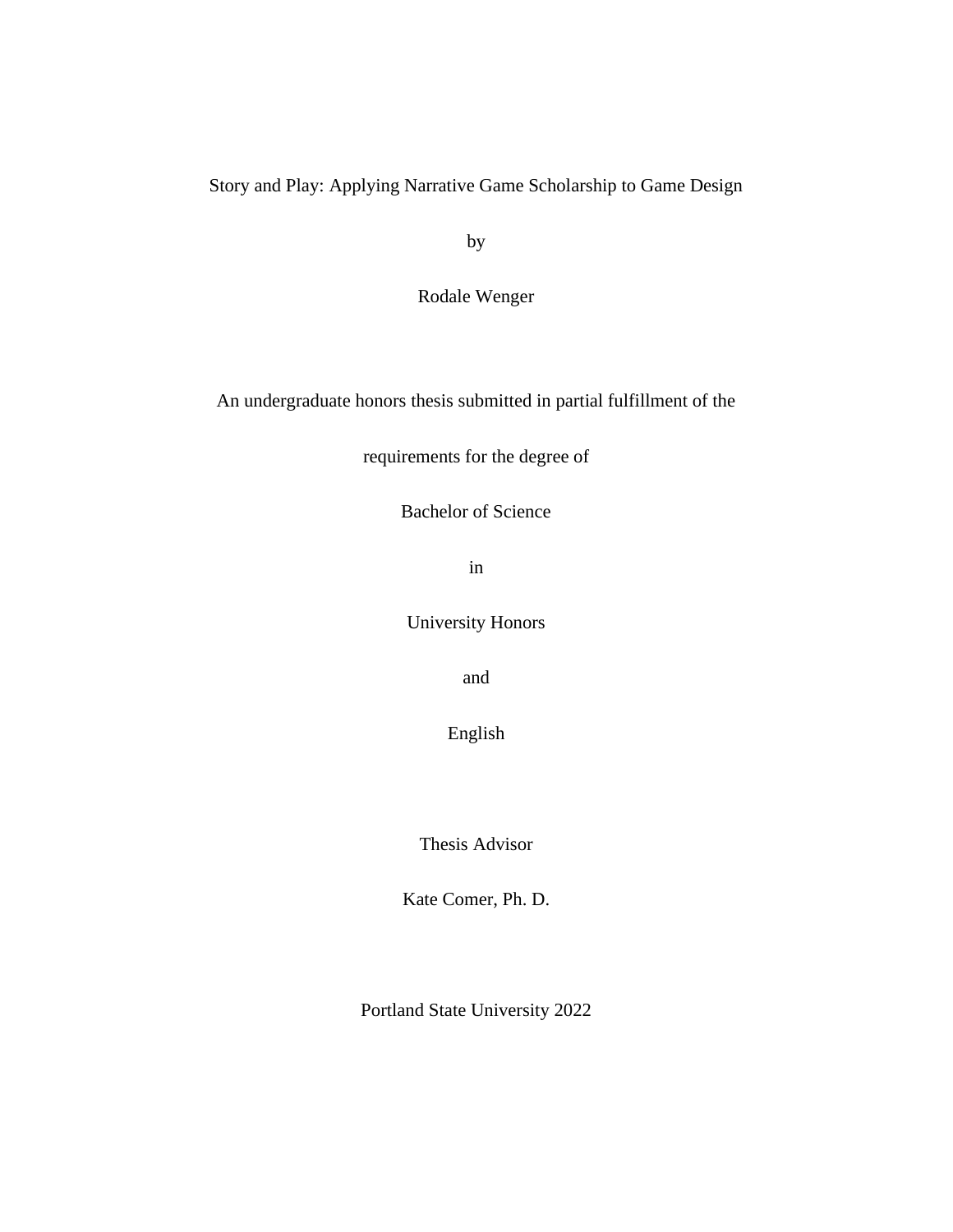#### **Story and Play: Applying Narrative Game Scholarship to Game Design**

#### *Abstract*

This paper examines the relationship of narrative to computer games from a design perspective. Over the past three decades, the academic discourse on narratives games has evolved considerably while producing a wealth of serious scholarship. However, the process of narrative game design continues to be an underdeveloped area of study. In this thesis, I review influential scholarship on narrative games and the broader topic of interactive digital narrative (IDN) and attempt to analyze its potential application to the process of design. I examine some of the major works on IDN, explore historical and ongoing debates related to narrativity within games, and offer a synthesis of three core concepts that hold potential for game design. This work is both a heuristic for designers of narrative games and an examination of how the academic discussion on this topic might better serve the same function.

*Keywords*: videogames, narrative games, narrative, interactive narrative, design, game studies.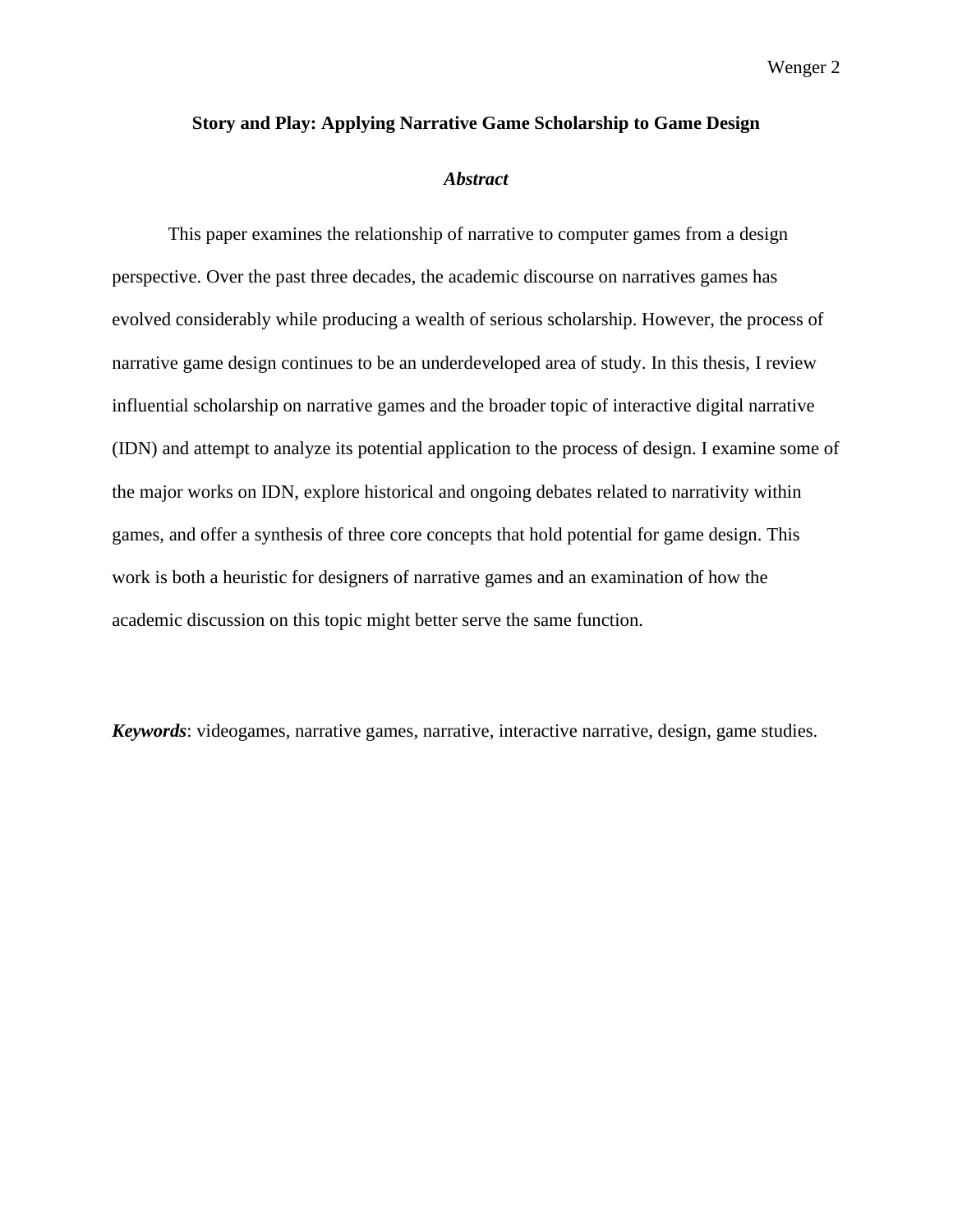## **Introduction**

Computer games present rich and often fantastic worlds populated by imaginative characters. They invite us to embark on epic quests, to slay dragons and save princesses. Such themes are often familiar to us as many games have traditionally drawn from sources such as literature, film, myth, and legend. Yet, beneath the myriad compelling reasons to view games as stories lies a less obvious fact: games are not *necessarily* stories. At least, 'game' and 'story' are distinct ideas. The concept of a 'narrative game' is deceptively complicated—and controversial. The interaction between game and narrative has been a popular topic of study over the last three decades and a large section of the discussion has centered around a debate over whether video games manage to tell stories at all. To the casual observer, a player, or even a game reviewer, the interchangeable use of 'game' and 'story' may be of little consequence. However, for the designer intent on producing narrative games, such ambiguity is extremely problematic. The intent of this paper, therefore, is to provide a basic framework for understanding the relationship of story to computer games as it relates to design.

Given the rich body of work on this topic, I do not propose a new grand theory of video game narrative. Rather, I aim to synthesize influential scholarship on this topic in order to analyze its potential application to the process of narrative game design. In other words, my intent is not to 'reinvent the wheel' but to put it to work. Based on the relative scarcity of narrative game scholarship which addresses the gap between theory and practice, more work on this topic is crucially needed. Thus, this work is both a heuristic for informing computer game design, and an examination of how the academic discussion on narrative games can better serve practitioners of this artform.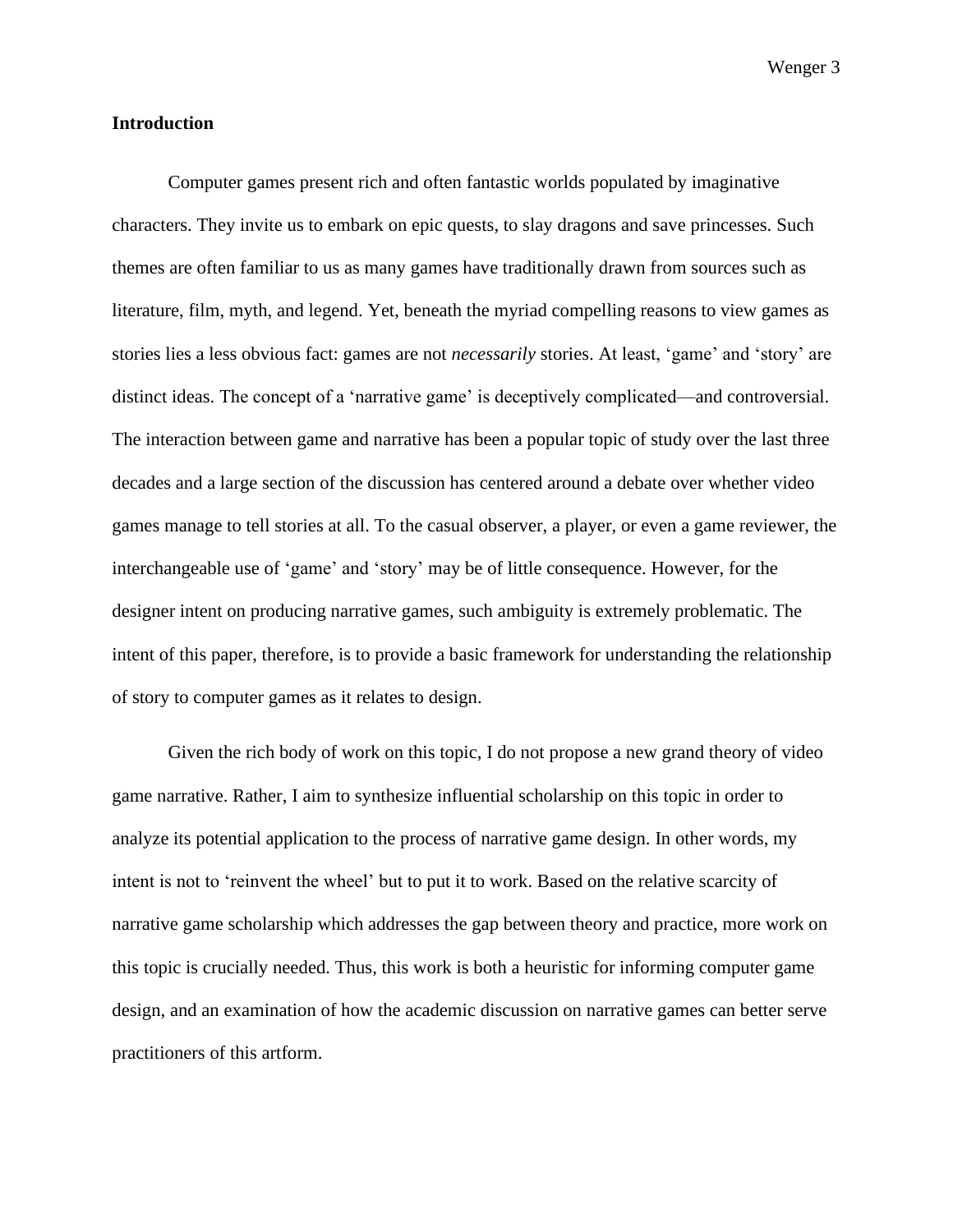Both games and stories are highly complex topics, studied across a wide range of fields and disciplines. Yet, no universally accepted definition for either term exists. The broad interest in these topics is reasonable, both being ancient and seemingly fundamental aspects of the human experience. The complexity of these concepts becomes further amplified when considering them in conjunction, as *narrative games*, because a narrative game is not simply a game with a story but an extremely varied integration and reimagining of both ideas. Scholars have rightly identified this phenomenon as a rich topic for study. However, a meaningful interaction with such a dense construct cannot be carried out without a clear and focused intent. I approach the discussion of narrative games through a production lens. As a game creator, my interest in computer games is decidedly more generative than evaluative. I do not take the stance of a philosopher, theorist, or art critic, but that of a practitioner. As a game creator, I look to understand how narrative operates within computer games in order to solve design problems. This principal informs my interaction with the related scholarship. For instance, a simple standard for evaluating such content is to identify whether it offers coherent, usable ideas that can be applied to design decisions. Based on my own experience as a game designer, I have found the academic discourse on narrative games to be rich in interesting ideas but incredibly demanding in terms of interpreting these concepts into usable design tools. A heavy onus falls on the designer to approach this scholarship with a flexible mind, to be able to interpret and adapt these relatively new ideas to their own personal design ethos.

What constitutes effective game design varies as games take many forms; they may be commercial products, educational tools, or any number of other possibilities. My focus is on their potential for artistic expression as storytelling media. There is nothing, of course, precluding an artistic narrative game from being educational or commercial. However, this is a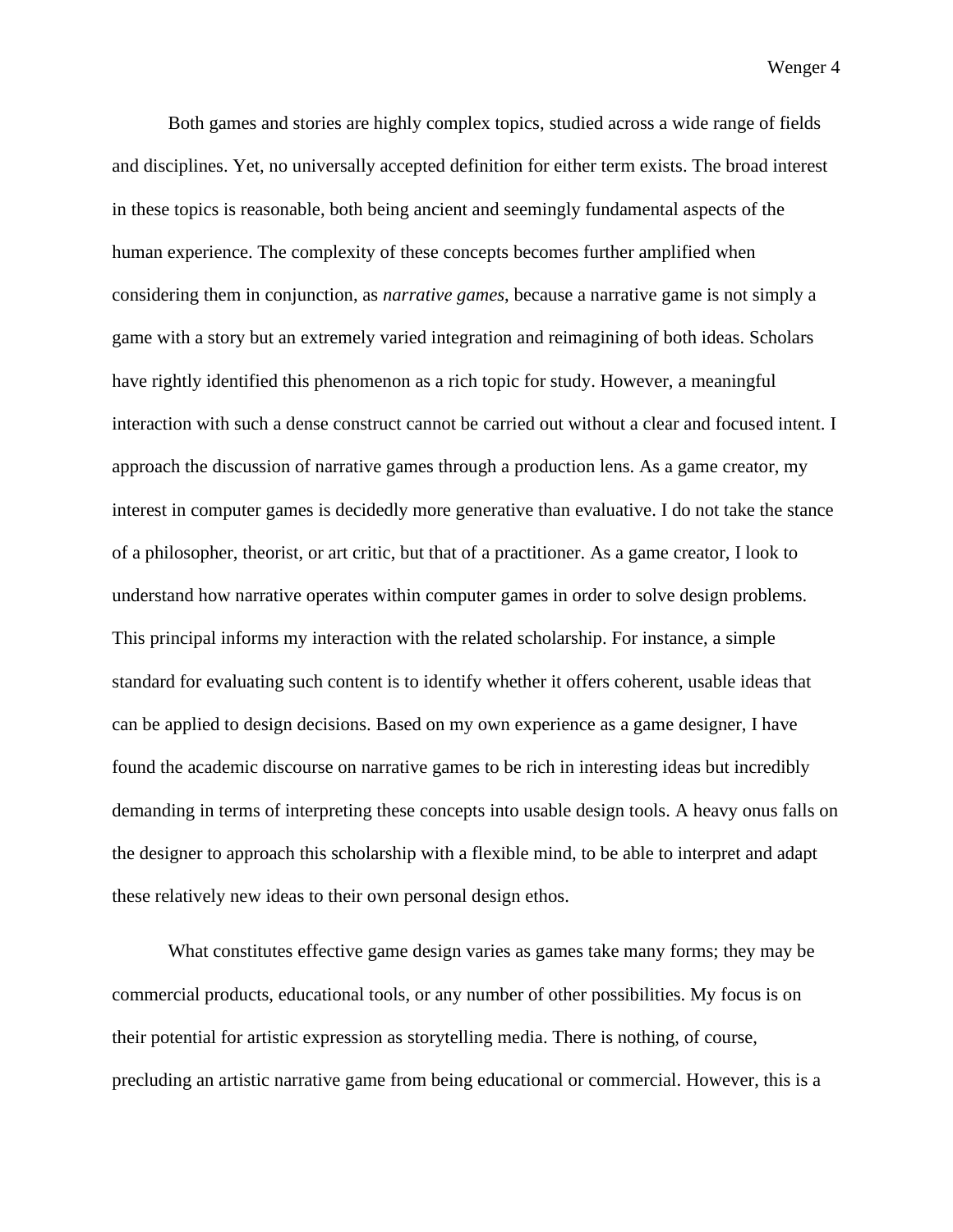useful distinction for outlining design objectives. For example, a prime metric for measuring the success of a commercial game is its financial performance. The success of an educational game, on the other hand, correlates to its value as a teaching tool. While story may contribute to either outcome it is not an essential design component in these cases. By comparison, the success of an artistic narrative game must be measured by its ability to tell stories in a way that is consistent with the designer's intent.

The first challenge then, in designing a narrative game, is ontological. We must determine what we consider this term to mean. There is not one answer to this problem. However, scholars have offered multiple perspectives on this topic. I have selected several major works, based on their prominence within the scholarly discussion on narrative games, as well as a number of less cited works which offer alternative insights and contemporary perspectives on this field of study. I look to the scholarship, rather than games themselves, for useful insights into the phenomenon of narrative games and offer an analysis and comparison of their potential application to the process of design. While most of this scholarship does use games as a primary text for analysis, I have intentionally avoided this practice in order to focus on outlining a roadmap that aids designers in navigating this historically challenging discussion. Additionally, as I approach this topic with a heavy emphasis on the expressive and artistic potential of narrative games, I hope to encourage a broader thinking about the possibilities that this artform presents to designers beyond what has already been demonstrated by other practitioners.

## **Interactive Digital Narrative**

When considering narrative in the context of computer games, we must recognize this property as distinct from other forms of narrative. Video games can tell stories and they do this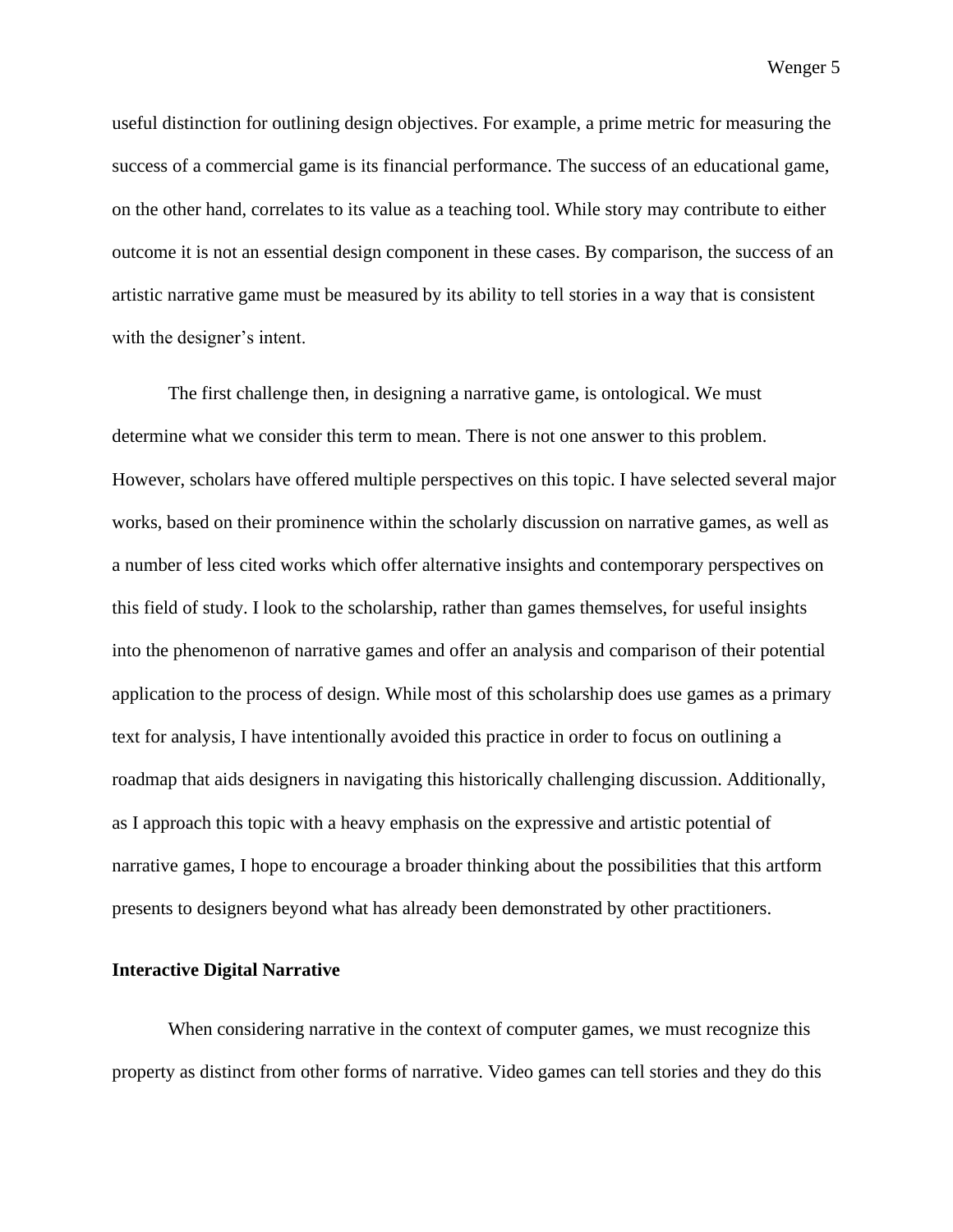in ways that a novel or film do not—in fact, cannot. As interactive digital artifacts, narrative games challenge traditional definitions of narrativity. They are not alone in this regard. There are other forms, such as interactive documentaries or digital art installations, which are similarly capable of telling stories in non-linear or even emergent fashion. Netflix's experimental *Black Mirror: Bandersnatch*, for instance, allows viewers to alter the course of the film's story similar to a 'choose your own adventure' style of book (Slade). While such innovations are beyond the scope of this study, it is worth noting how the discussion of narrative games fits into the broader study of interactive digital narratives, or IDNs. I borrow this term from Christian Roth and Hartmut Koenitz, teachers of IDN design at the Utrecht School of the Arts and scholars whom I take immense inspiration from in my consideration of IDN scholarship (Roth 19). Below, I review some of the influential scholarship on IDN, including ongoing debates, and offer an examination of several core concepts that hold potential for narrative game design.

## *Hamlet on the Holodeck*

Many consider Janet Murray's *Hamlet on the Holodeck* among the foundational texts on this topic. Since its original publication in 1997, this work has featured prominently in the scholarly discussion on narrative games. Drawing on her dual background in the humanities and computer engineering, Murray argues that computing allows for a new form of storytelling. Using an historical analysis of narrative media in comparison to emerging forms of digital content, the book provides foundational philosophy and vocabulary for the study of IDN. As the title suggests, *Hamlet on the Holodeck* is quite forward thinking in its analysis of the narrative affordances that computing provides. Murray uses the example of the 'holodeck' from the *Star Trek* franchise as a kind of holy grail for IDN design. It is, as Murray puts it, "a universal fantasy machine, open to individual programming: a vision of the computer as a storytelling genie in the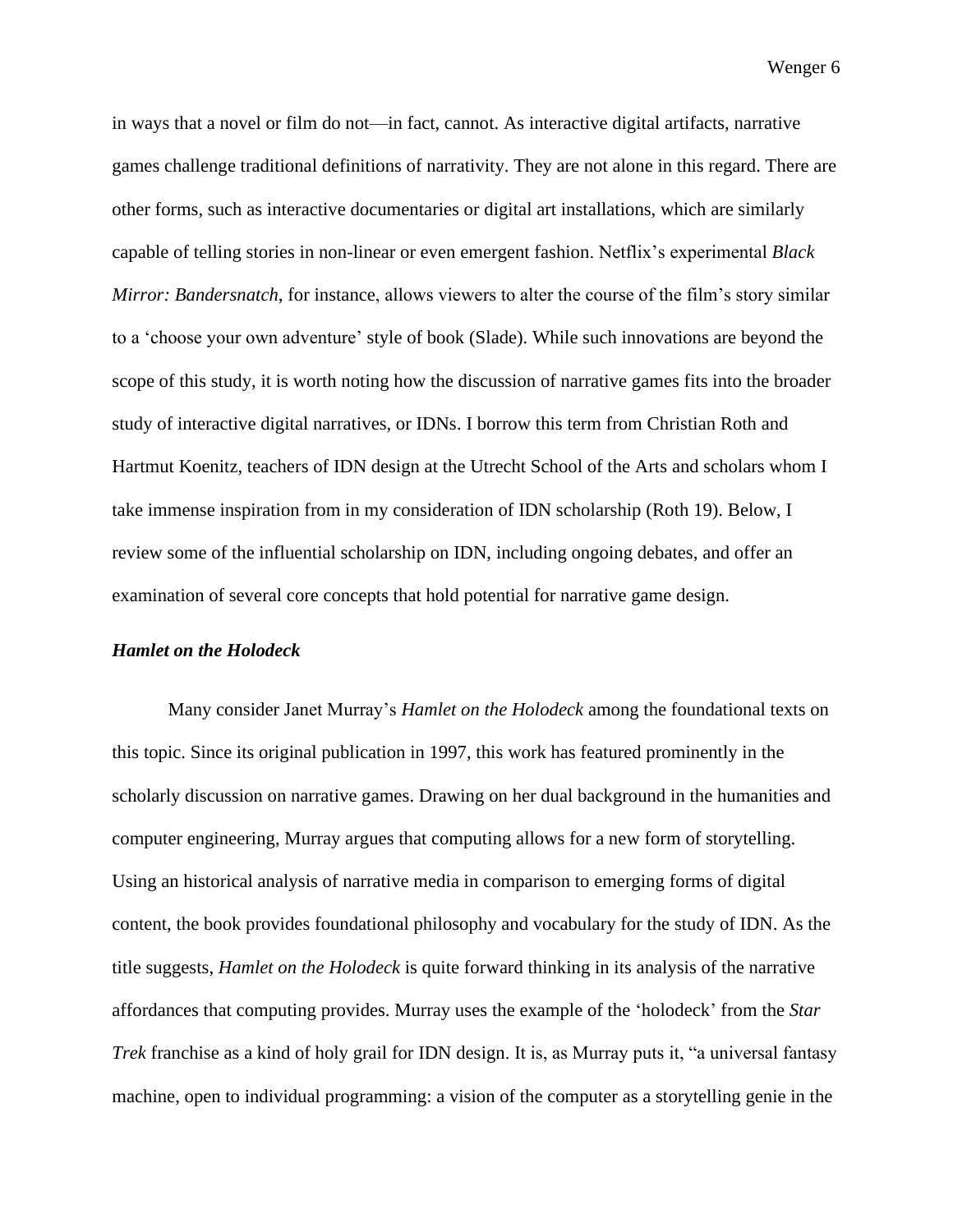lamp" (Murray 17). While she acknowledges that the realization of this technology is still far off, she considers the possibility as a logical goal in the evolution of narrative media. Among other advancements such as 3D film and virtual reality, computer games factor heavily into Murray's appraisal of the technological developments which she sees as "harbingers of the holodeck" (Murray 33). She describes four essential properties of digital environments that work together to produce a literary effect within an IDN. The 'procedural' and 'participatory' properties create the interactive quality of the experience. The 'spatial' and 'encyclopedic' properties contribute to the immersive effect experienced by the interactor, or in the case of games, the player (Murray 87). The crux of Murray's argument is that, when designed correctly, these elements work together to produce an enjoyable sense of agency for the player/interactor. Immersion and interactivity, she argues, reinforce one another. An immersive environment prompts interaction with it and this interaction creates a sense of agency which in turn deepens the feeling of immersion. Murray refers to this phenomenon as the "Active Creation of Belief" and offers this as a corrective to the more traditional concept of 'suspension of disbelief,' which she finds too passive to describe the interaction experienced within IDNs (Murray 113). Murray's work is extremely ambitious and a prominent fixture in both historical and contemporary IDN scholarship.

## *Rules of Play*

While the idea of immersion is not specific to games or to the broader idea of IDN, the way in which these experiences create immersion often is. Interactivity is a property not found in traditional forms of media (e.g. film, novels). For Murray, and others convinced of the narrative potential of computer applications, this is a defining feature of IDN, one that allows the medium to tell stories in a way that other forms cannot. This argument has been taken up by a host of other scholars examining games as stories and has evolved considerably since Murray's initial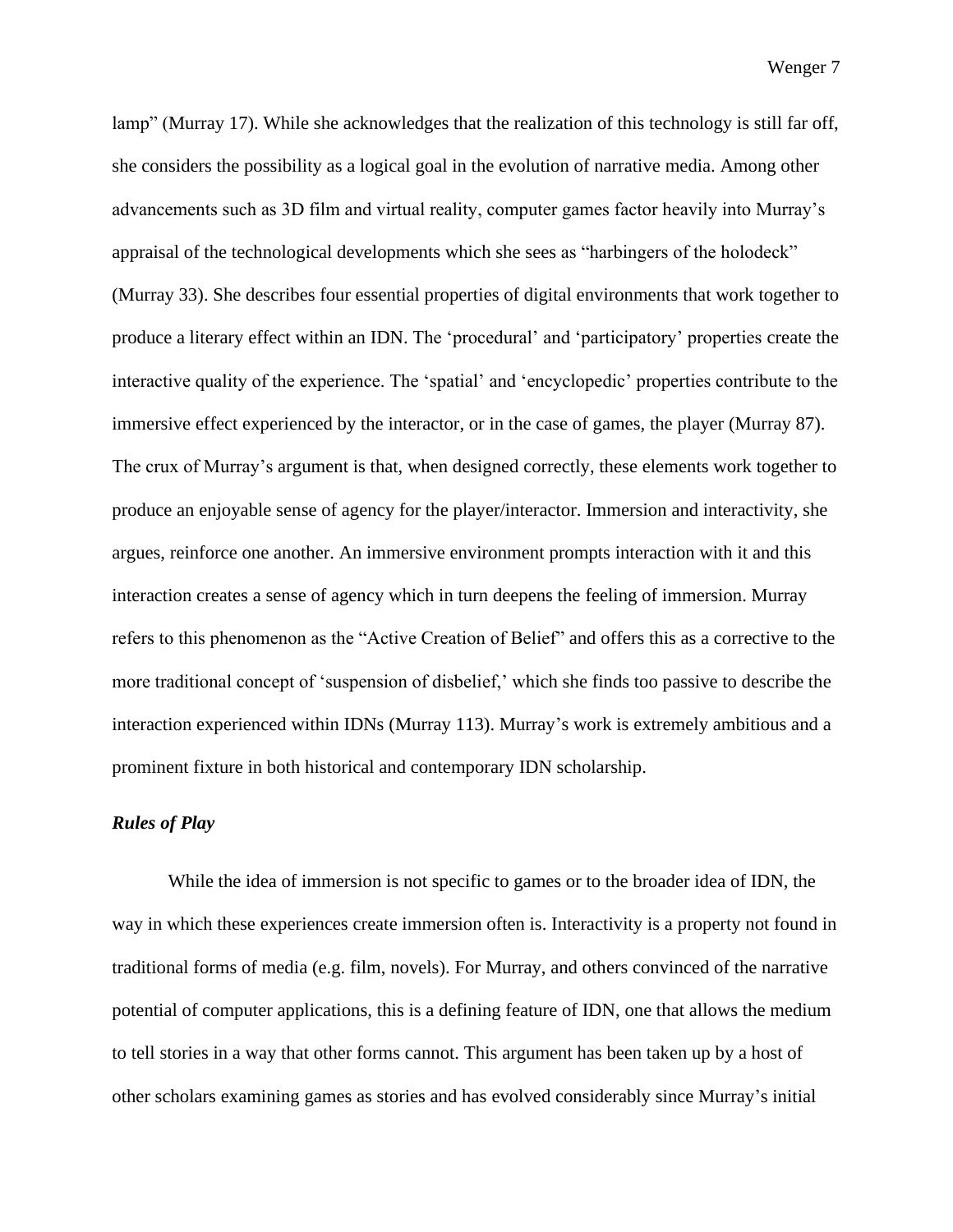exploration of the topic. For example, in their expansive textbook on game design, *Rules of Play*, published by the MIT Press in 2010, Katie Salen and Eric Zimmerman take a more concrete and design-centric approach to the study of narrative games. Their view of games as 'designed systems' is anchored by a core concept which they refer to as 'meaningful play.' According to the authors, this phenomenon occurs when "the relationships between actions and outcomes are *discernable* and *integrated* into the larger context of the game," an effect they consider to be the primary goal of game design (Salen and Zimmerman 34).

Salen and Zimmerman not only share Murray's enthusiasm for the untapped potential of narrative within computer games but acknowledge and respond to her work. In fact, it is evident throughout their text how Murray's work, as well as the considerable body of scholarship that followed, was instrumental to the authors' exploration of 'games as narrative play.' Working from the narrative framework provided by literary theorist J Hillis Miller, the authors examine elements of situation, character, and form to expand upon pre-existing models of 'embedded' and 'emergent' narrative (Salen and Zimmerman 379). This distinction between crafted, or pregenerated, narrative incorporated into gameplay, versus story that emerges through a player's interaction with procedural systems had been explored previously by Murray and others, including media scholar Henry Jenkins.

### *Game Design as Narrative Architecture*

In his 2004 paper, "Game Design as Narrative Architecture," Jenkins responds not only to Murray's work, but that of scholars critical of the study of games as narrative media. He proposes a compromise between these two positions in the form of a method "that respects the particularity of this emerging medium—examining games less as stories than as spaces ripe with narrative possibility" (Jenkins 119). Much like Murray, Jenkins views spatiality as a defining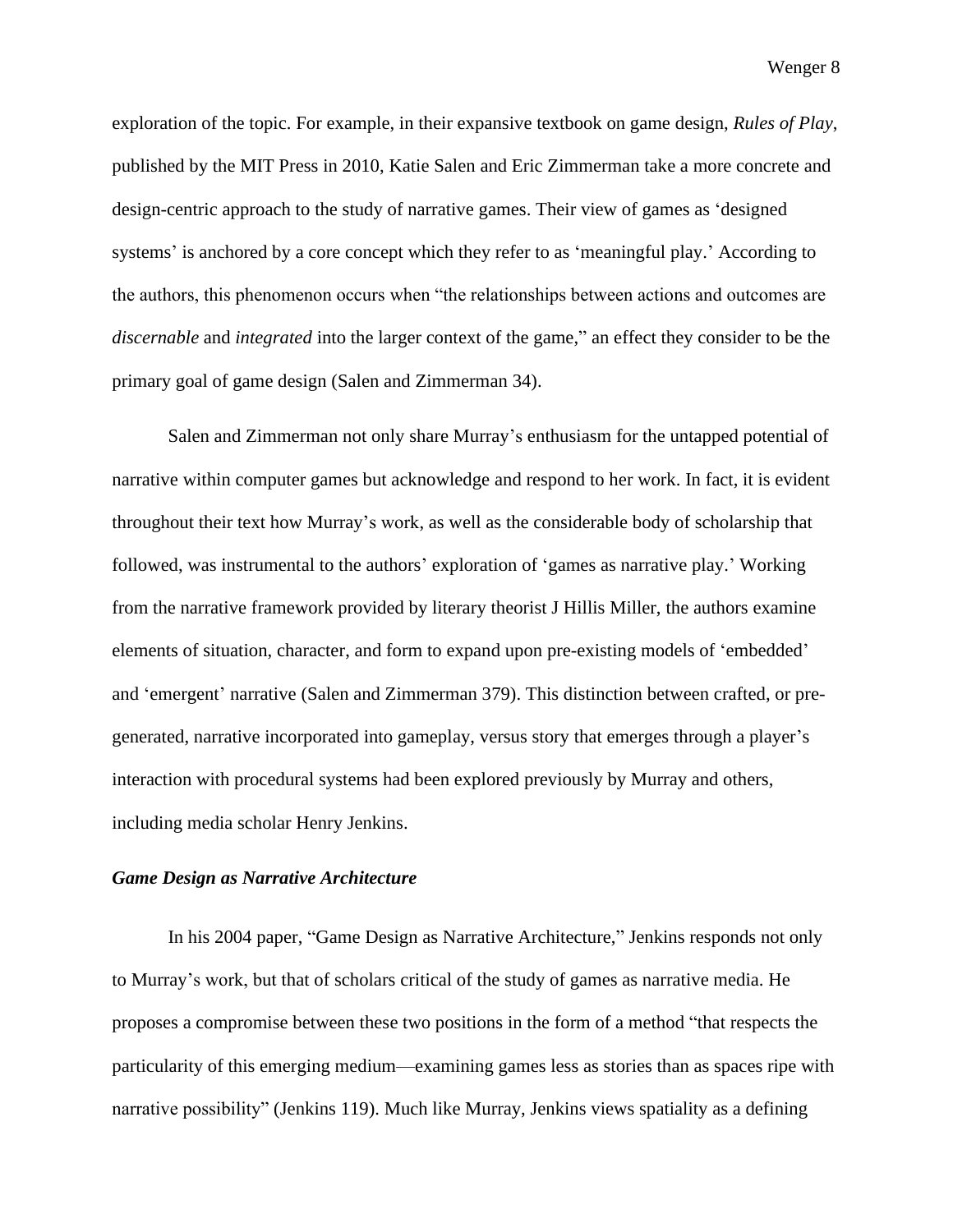characteristic of narrative games but takes this idea a step further by proposing "an understanding of game designers less as storytellers and more as narrative architects." Jenkins compares narrative games to a tradition that he calls "spatial stories," narratives driven in large part by the worlds which they present (Jenkins 119).

Among the four modes of narrative games that Jenkins identifies, the 'embedded' and 'emergent' concepts are mostly consistent with, and in many ways foundational to, Salen and Zimmerman's exploration of the same ideas. Jenkins' concept of 'evocative spaces,' on the other hand, describes a design objective where a game relies on preexisting stories or genre to supply the narrative content of its interactive environments. His model of 'enacted' stories builds on this idea by offering an alternative design possibility, one where the player might act out the narrative by taking on the role of a character and progressing the plot, perhaps in a nontraditional manner, while moving through virtual worlds. While distinct in their presentation, these ideas are also present in Murray's work. What is notable is that Jenkins chooses to explore these concepts within a much more constrained scope than Murray's ambitious projections of interactive narratives in the distant future. In doing so, Jenkins manages to guide the discussion on narrative games into a more specific and less controversial playing field.

## **Narratology vs. Ludology**

There are clearly many ways of comprehending games as narrative structures, as evidenced by the scholarship on this topic. Yet, to take the concept of narrative games for granted is to ignore the complexity of the issue. Counterpoints have been offered which refute the classification of games as narratives. Intuitively, these positions may appear to offer little value for the designer already convinced of the narrative potential of computer games. On the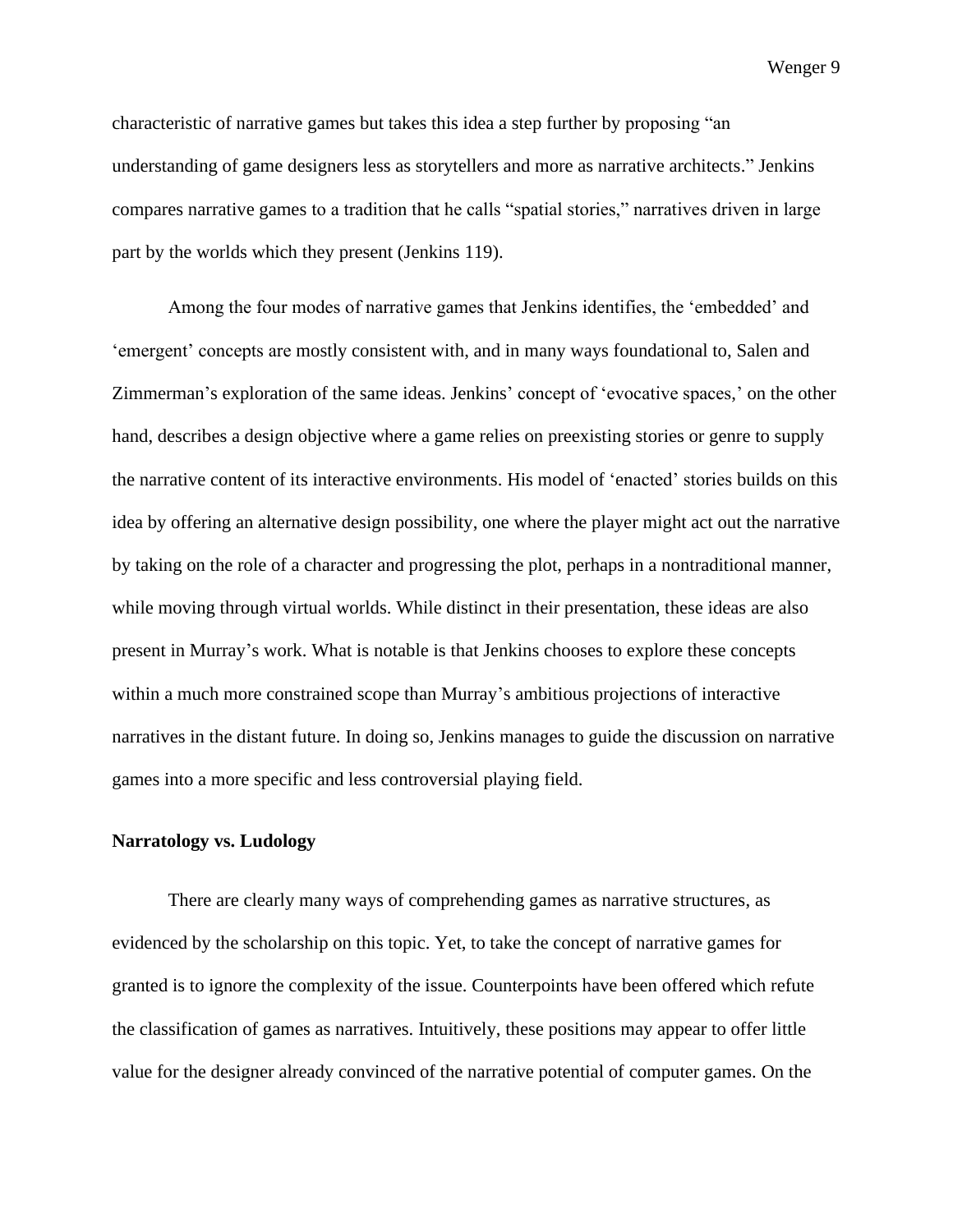other hand, by presenting plausible reasoning for compatibility concerns between games and stories, these arguments may benefit the designer by challenging or reinforcing our preconceived notions of narrative games.

## *Counterpoint*

One of the most stark rejections of Murray's work was provided by Jesper Juul in his 1999 paper, "A clash Between Game and Narrative." Not mincing words, Juul asserts that "the computer game for all practicality *can not* tell stories [and] the computer game is simply not a narrative medium" (Juul 1). Interactivity, a feature which Murray and Jenkins see as an essential aesthetic of narrative games, is problematic for Juul: "When something is interactive - like a game - the interactivity has to be now, when the player makes a choice. But the narrative has a basic trait of being about something past" (Juul 3). His position extends beyond the idea that games and stories are distinct concepts to the assertion that these are in fact mutually exclusive/incompatible constructs. Juul's thinking has been described as "dichotomic" for this reason because he views narrative as a fundamentally fixed structure as opposed to the open nature of gameplay and therefore believes that narrative can only serve a minimal, ornamental role within games rather than being an integral and meaningful part of the whole (Koenitz 6).

Juul's perspective is representative of early attitudes toward game narrative in the field of ludology, or 'game studies.' Murray has reflected that this debate stemmed partly from "academic turf wars between the European departments of Narratology and the new practitioners of Game Studies, who were asserting their autonomy by identifying games as a separate field." Because ludologists attempt to understand games as systems rather than stories, the dispute over whether games can/should be viewed as narratives has come to be known as the narratology vs. ludology debate and is still a prominent subject in modern game scholarship (Murray xii).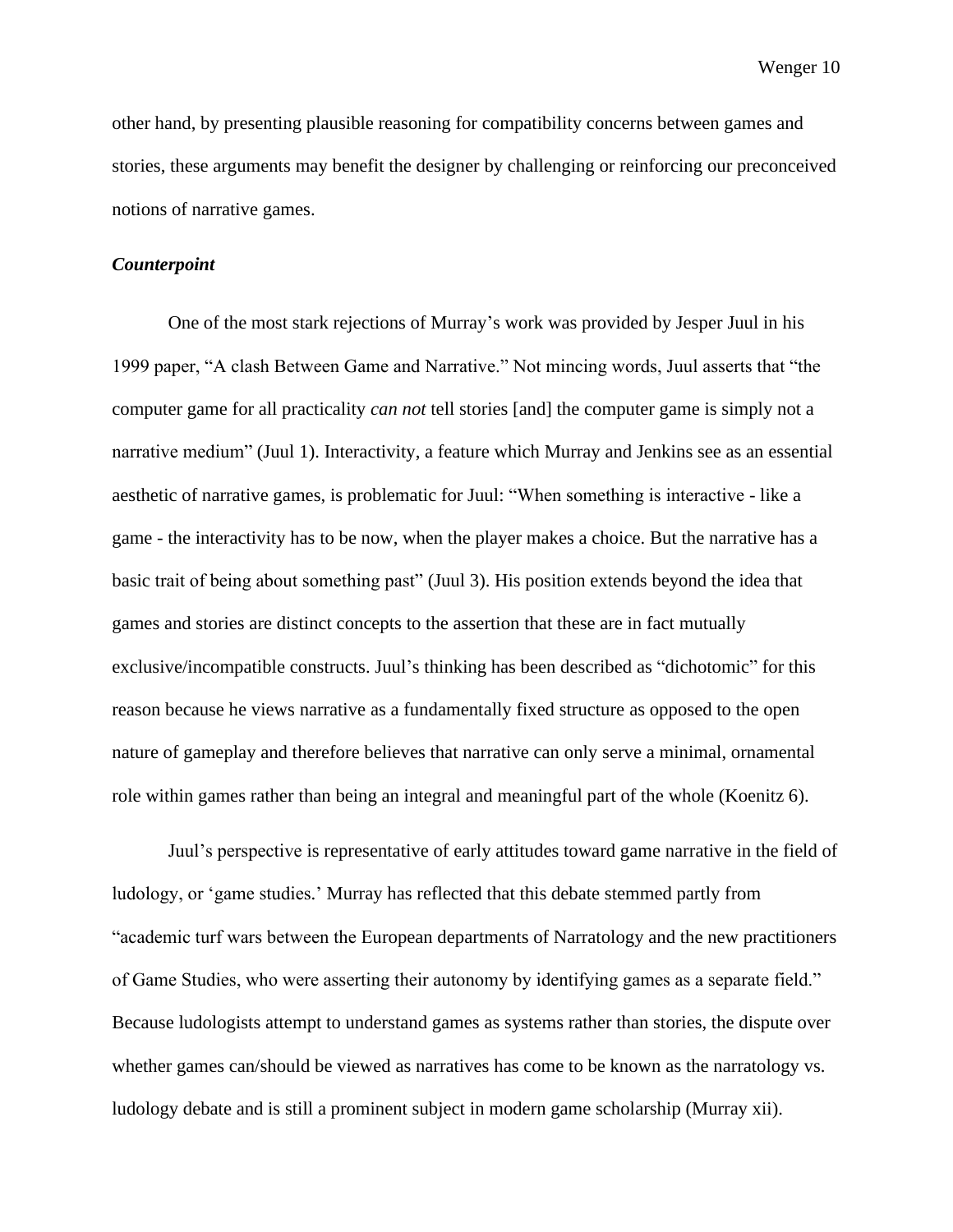## *Conflicting Methodologies*

To designate game scholars into binary camps of either narratology or ludology is overly simplistic and fails to account for the extremely varied positions of researchers within this field. Unfortunately, that is exactly what occurred during the most formative years of the academic discourse on narrative games making this historical divide critical to understanding the state of modern IDN scholarship. For example, it has been suggested that this split has contributed to a deficiency in IDN scholarship, particularly work related to narrative game design, which has greatly increased the challenge of establishing IDN design conventions (Koenitz, et al. 109). Attempts by scholars to establish a clear framework for understanding and interacting with game narrative are ongoing. However, since Murray's early work on the topic, scholars have often pointed to an urgent need for a new, non-traditional critical approach to the medium.

In response to criticism that her work does not rely wholly on established methodology, Murray claims that this was conscious choice, describing her book as "a manifesto and a design blueprint for a new aesthetic practice," and rejects the idea that she is a traditional narratologist (Murray xi). Critics of early attempts to analyze game narrative, such as Espen Aarseth, also question the application of preexisting critical theory to this medium. In 2003, he reflected on the state of narrative game scholarship: "Instead of treating the new phenomena carefully," he says, "and as objects of a study for which no methodology yet exists, they are analyzed willy-nilly, with tools that happen to be at hand, such as film theory or narratology, from Aristotle onwards." Aarseth's ultimate assessment was that "the cautious search for a methodology, which we should have reason to expect of reflective practitioners in any new field, is suspiciously absent from most current aesthetic analyses of games" (Aarseth 1). Such an indictment speaks not only to the broad, systemic dysfunction within the field at that time, but to the challenge that is still faced by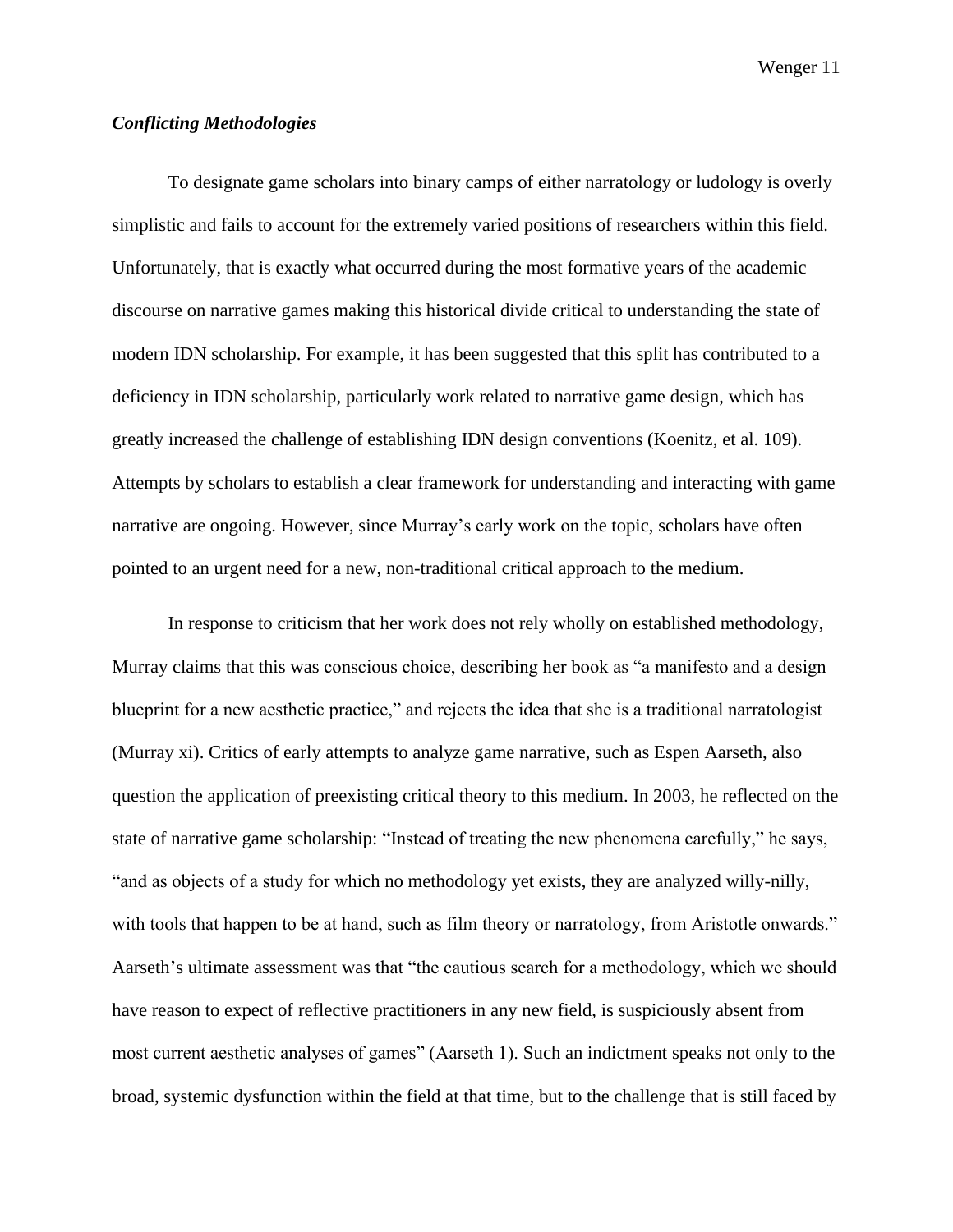modern scholars of narrative games. In the absence of established theory, specific to game analysis, Aarseth has proposed an empirically based methodology for game studies in order to develop such theories. He does not rule out interacting with traditional critical practices entirely but notes that "often non-theoretical, critical observations can contribute more to the field than a learned but theory-centered discussion" (Aarseth 7). While he is critical of attempts to analyze games through a narrative lens, he takes fault more with the methods being employed than with the idea of game narrative itself.

## *Reconciliation*

Some of the more promising scholarship, in terms of its applicability to narrative game design, can be found within work which attempts to bridge the gap between the practitioners of ludic, or non-narrative game analysis, and more narrative-centric game scholars, including narratologists. Jenkins' work, for instance, exemplifies this perfectly. Not only does Jenkins acknowledge the work of both Murray and Aarseth but he builds upon it, synthesizing ideas from both sides of the debate into a constructive middle-ground position. As another example, Jim Bizzochi has taken Jenkins' work even further by deconstructing the narratology/ludology debate as a fundamental misunderstanding and is able to elucidate Murray's work through the application of more traditional critical theory.

Bizzochi proposes a rejection of a grand narrative arc within game analysis and instead offers a method for focusing on more particular narrative elements. "These narrative components," he claims, "character, storyworld, emotion, narrative interface, and micronarrative—are useful channels for focusing a more accurate analysis of the role of narrative within the design of the game and the experience of gameplay (Bizzochi 1). Besides being considerably more practical than many of the more extreme stances taken on this topic,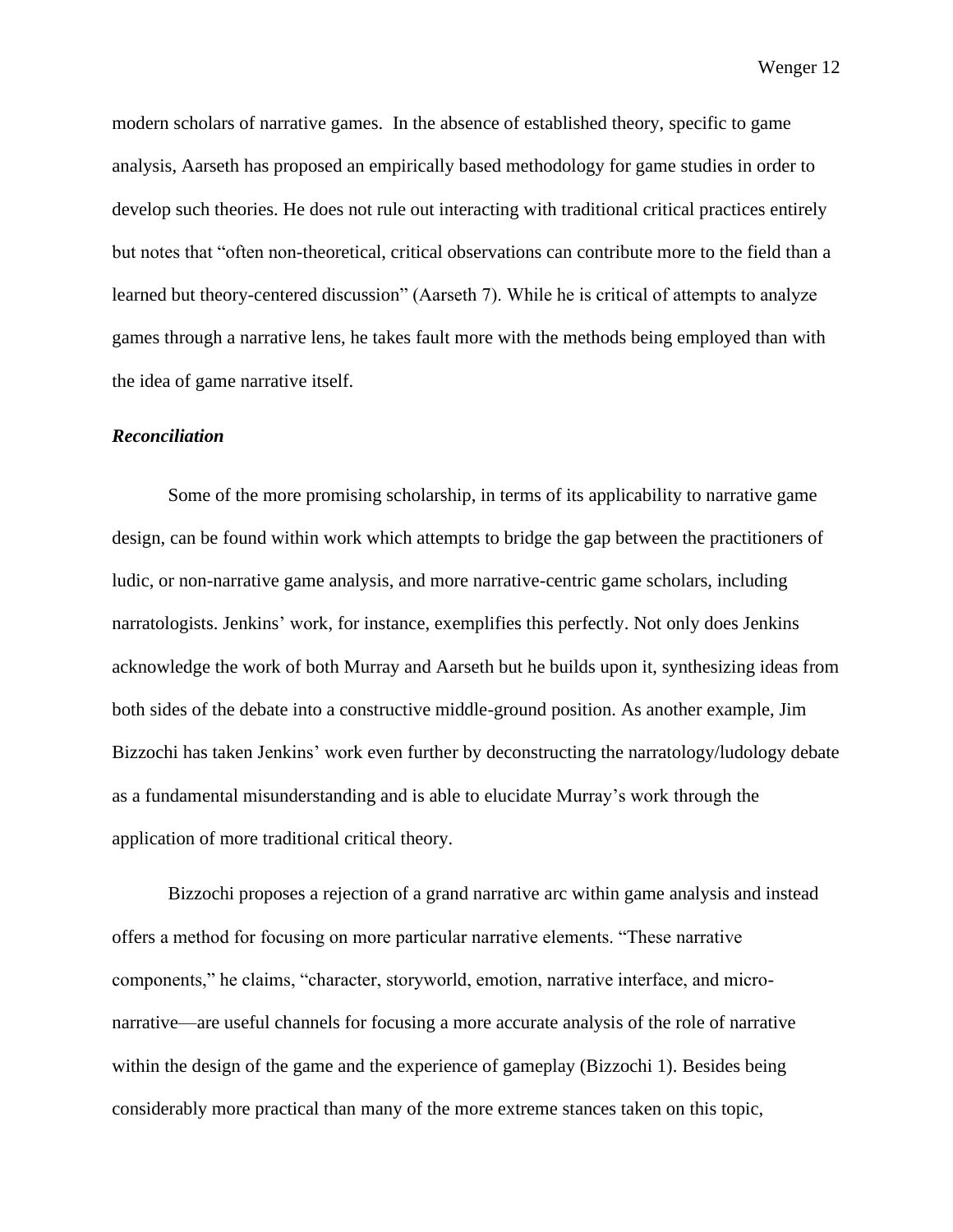Bizzochi's approach is also more productive. By bridging the divide between story and game, compatibility between a broader range of game scholarship becomes possible, allowing for a richer synthesis of ideas. From this landscape, serious contributions to the study of narrative games have emerged. From attempts to produce useful terminology/vocabulary (Ryan 45), to theories on narrative produced by simulation (Walsh 72), the framework for understanding narrative in games continues to evolve.

### **Narrative Game Design**

Despite the progress made in the conversation about narrative games, modern scholars of this topic still point to deficiencies in IDN design knowledge. Though IDN continues to be an intensely studied topic, the design of IDN artifacts such as games is little understood as the practice is rarely documented or reported in any sufficient capacity (Carstensdottir 1). Unlike the study of other narrative forms like film or theater, game scholarship has yet to catalog an extensive body of established design conventions for narrative games (Koenitz, et al. 109). So, while the practice of IDN analysis has come a long way, the application of this work to IDN design is still an underdeveloped area of study.

Narrative game design has been called a secretive art because it is practiced by a relatively small number of people who are typically self-trained. Furthermore, because so much of the knowledge that exists on this topic resides within the commercial space of game development, much of what is known about this topic is fiercely guarded by financial interests. This scarcity of available knowledge is problematic for designers because what we do have access to, such as first-hand accounts from game designers, is often overly specific and relates too closely to the design of individual games. On the other hand, what is commonly offered by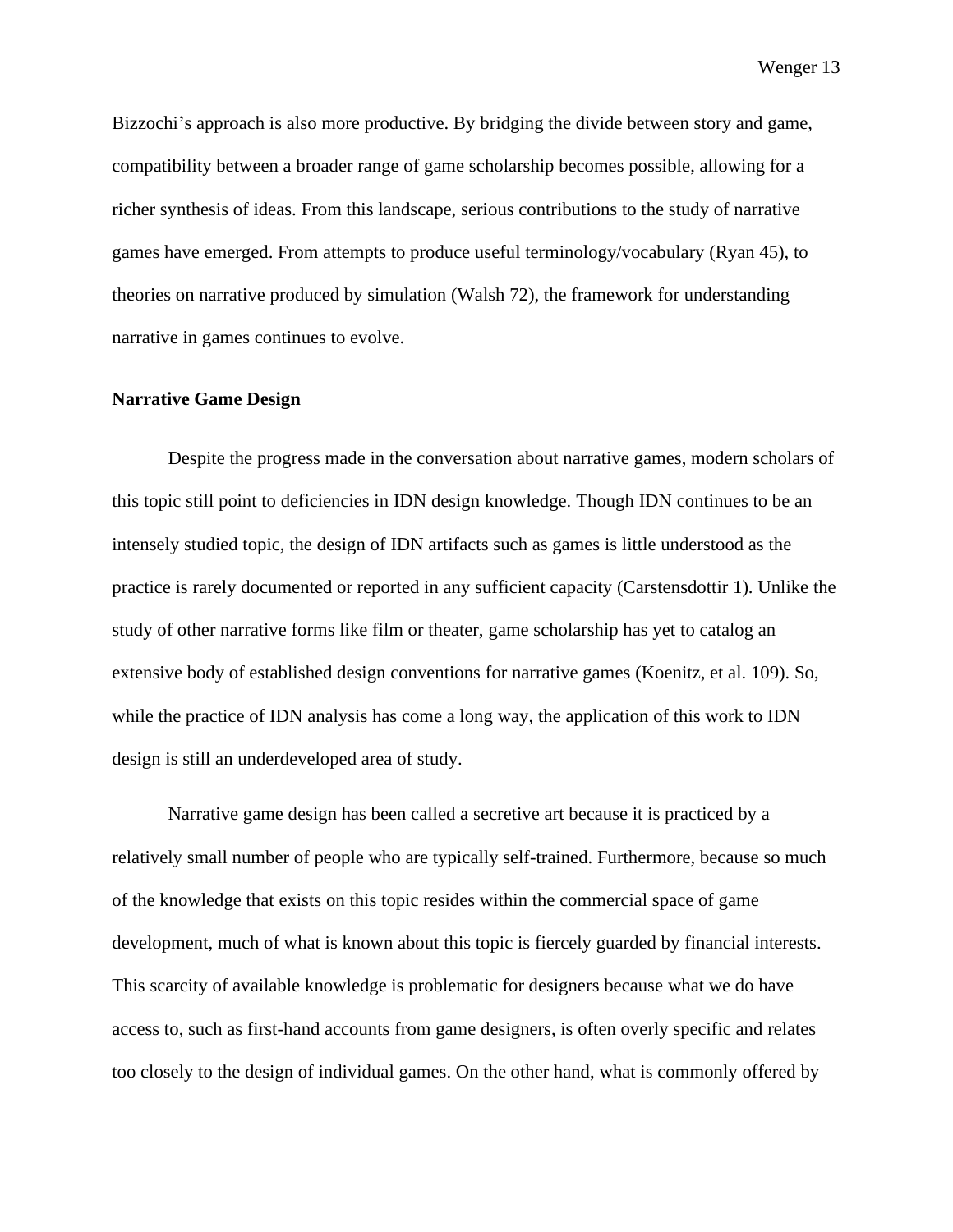the scholarship on this topic is quite abstract and thus difficult to apply to the practice of design (Koenitz, et al. 108). Nonetheless, such work holds immense potential if we are able to isolate and articulate the ideas found within into understandable and usable design tools.

## *Scripting the Interactor*

One idea that has been cited as an example of a difficult, high-level concept is Murray's notion of 'scripting the interactor' (Koenitz, et al. 108). It is true that this material is not easily accessible. Murray's exploration of interactive narrative is expansive, building on logical and narrative theories which predate computing and stretches into the possibilities of the distant future. The question is, is it possible to disentangle the core ideas of this concept from the grander argument and, if so, are we left with a usable tool for narrative game design? Broadly speaking, this concept refers to constraining a player's level of interaction to a degree that the game designer can anticipate, and thus design for, the largest number of possible outcomes. However, in order to derive any practical design insights from this we need to examine Murray's 'procedural' and 'participatory' properties of digital environments. In other words, if we are going to design games from the perspective of restricting interaction, then we need to understand the ways in which interaction occurs within games.

As digital environments, games are inherently procedural. The entire experience is created, according to Murray, through the computer's "ability to execute a series of rules." In this sense, the computer acts as an engine, but its behavior is solely dependent upon the predefined logic provided by the programmer. "To be a computer scientist," says Murray, "is to think in terms of algorithms and heuristics...to be constantly identifying the exact or general rules of behavior that describe any process, from running a payroll to flying an airplane" (Murray 88). This is a key point because while the computer is capable of producing wildly complex and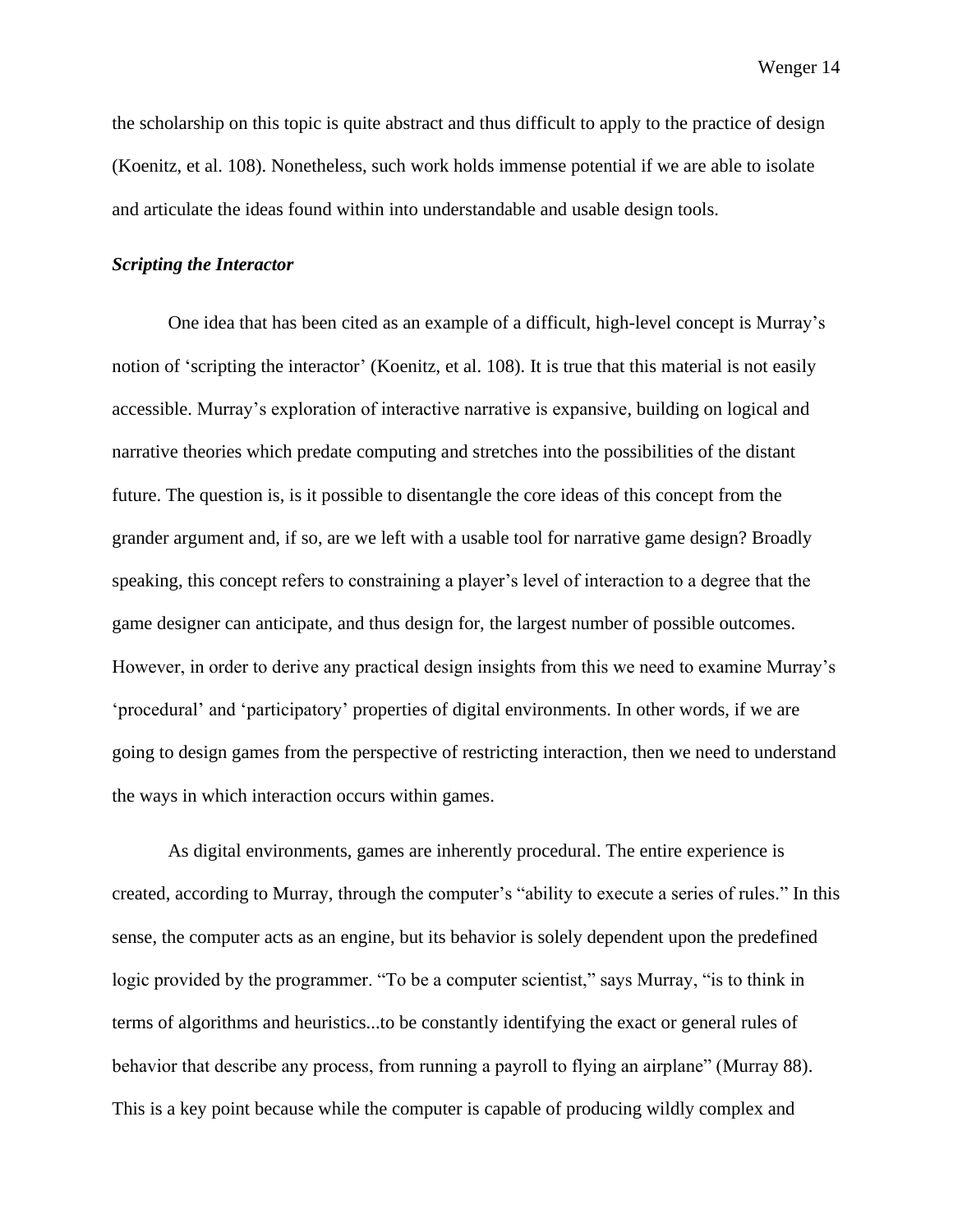dynamic experiences it is limited by the programmer's ability to reduce such phenomenon to a system of rules, or *procedures*, that it can follow. Another defining property of computer games is the fact that they are participatory. In other words, their rule systems allow them to respond to player input. "Just as the primary representational property of the movie camera and projector is the photographic rendering of action over time," Murray explains, "the primary representational property of the computer is the codified rendering of responsive behaviors" (Murray 90). The input-and-response relationship which occurs between the user and the program is itself part of the procedural rules created by the programmer. Together, these two elements, the procedural execution of rules, and a system within those rules of interpreting and responding to user input, create the phenomenon of 'interactivity' as we understand it within the context of digital experiences.

While the procedural aspect of game design requires an understanding of the rules that govern known processes (e.g. gravity or lighting), the participatory aspect presents an entirely different challenge because it requires rules that govern inherently unknowable interactions between the player and the program. This makes the task of storytelling within a game particularly difficult as the more choices, and thus agency, a player is afforded, the less certain the designer can be that their experience will conform to any intended dramatic or narrative effect. In many senses, this is the heart of the objection to narrativity within games posed by scholars such as Juul. Through Murray's model, there is an answer to this dilemma: provide agency to the player but do so within a framework that allows the designer to adequately predict how it will affect their experience. However, in order to provide meaningful choices, that is decisions that go beyond merely choosing between branching paths (i.e. the 'choose-your-own-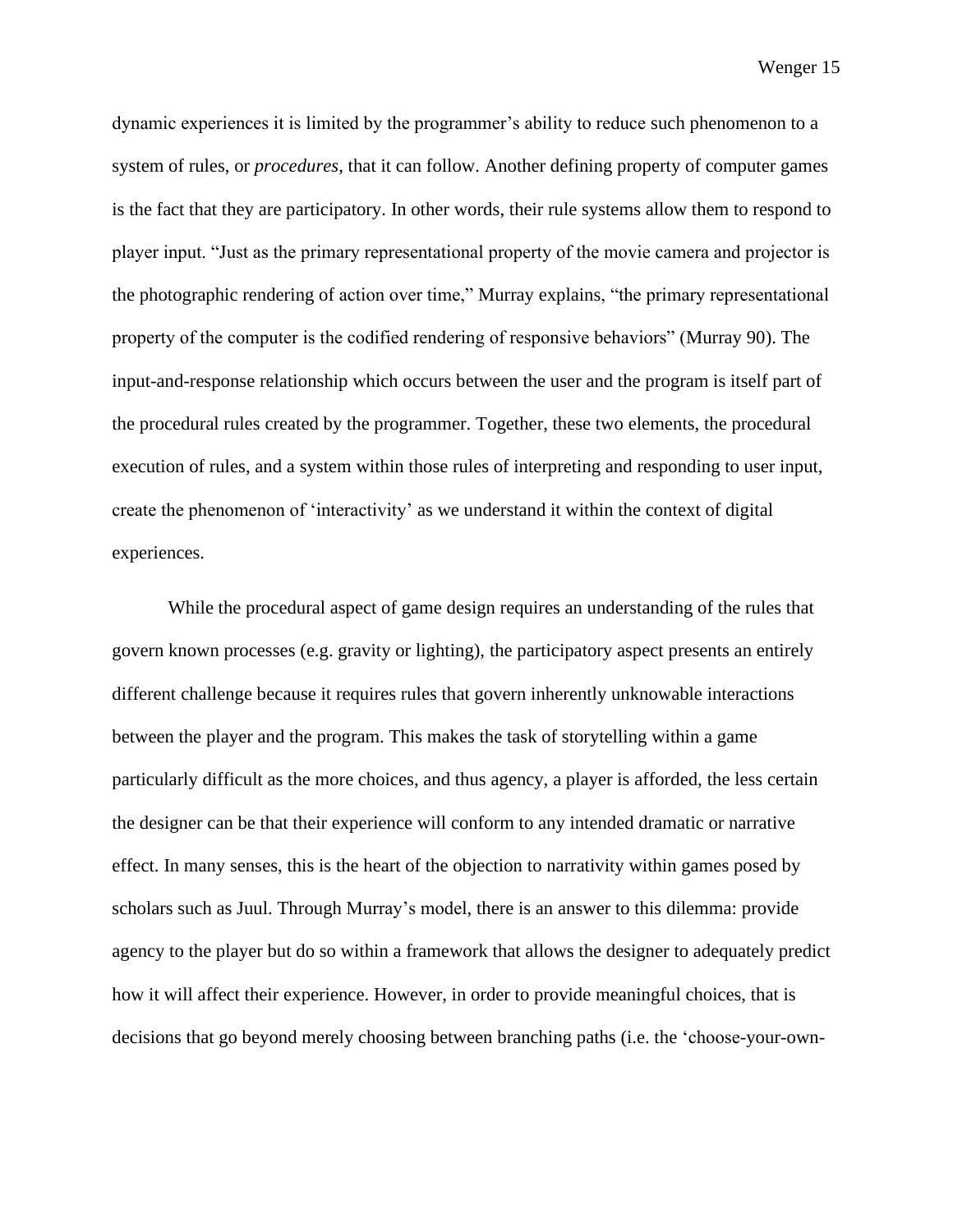adventure' style of narrative), the restriction of the player's actions must occur within an understandable context.

One way to contextualize the boundaries of a player's agency is to use pre-existing narrative conventions that are already known to the player and to assign them a role which they understand. For instance, as a hero in a fantasy setting who is tasked with slaying a dragon and saving a princess, the scope of the player's possible choices becomes drastically narrowed but, rather than an arbitrary restriction of agency, this instead becomes narratively meaningful. In this sense, the story provides a level of necessary restriction needed to constrain the player's participation to a more predictable degree, allowing the designer to better anticipate, and therefore control, the outcome of their experience. By engaging the player to comprehend the limitations of their agency as an understandable aspect of their role within the game's story, the game trains them to interact through a system of known rules.

## *Spatial Storytelling*

There is considerable overlap between Murray's ideas on narrative games and the theory of spatial storytelling proposed by Henry Jenkins. By simulating physical spaces that are familiar to us because of their use in other narrative formats, the designer is able to considerably constrain the role of the player (e.g. exploring a dungeon, escaping a maze) in a way that is dramatically coherent. Even the most cursory examination of published game titles would speak to the prevalence of this technique in game design. As Jenkins notes, the most commonly used story elements in games tend to be those borrowed from fantasy, adventure, and science fiction, along with other genres which are equally notable for their focus on world-building and storytelling that is heavily reliant upon physical spaces (Jenkins 122).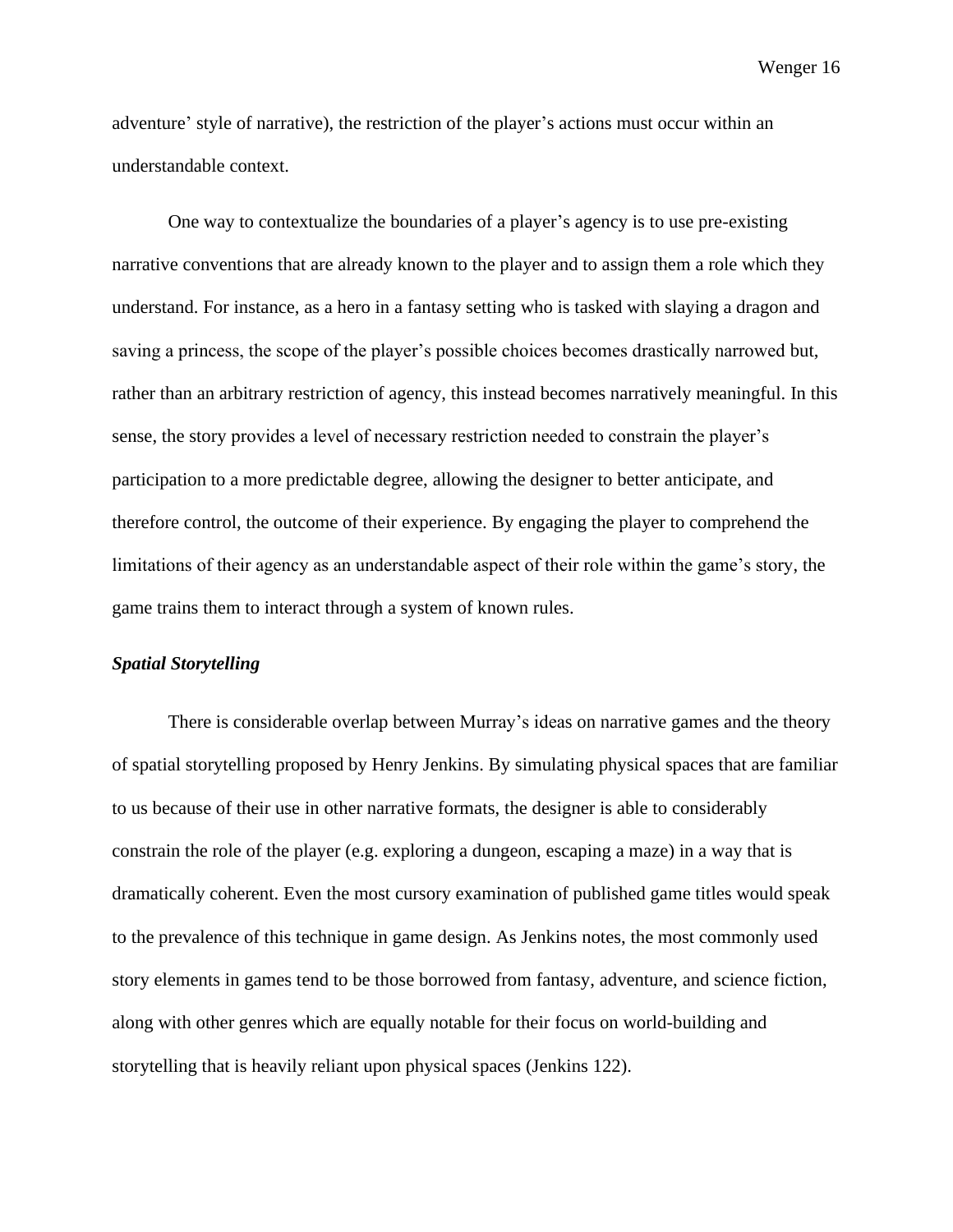The observations of Murray and Jenkins offer us considerable insight into the role played by digital environments in the production of narrative experiences within games. In his model of 'evocative spaces,' Jenkins compares video games to amusement park attractions: "Such works do not so much tell self-contained stories as draw upon our previously existing narrative competencies. They can paint their worlds in fairly broad outlines and count on the visitor /player to do the rest. Something similar might be said of many games" (Jenkins 123). He views this approach as consistent with the modern landscape of transmedia storytelling which tends to de-emphasize the importance of a completely self-contained story in favor of considering works within a broader context of other narrative media (Jenkins 124). This observation appears even more appropriate today, in the age of the Marvel Cinematic Universe, than it did in 2004. "In such a system," says Jenkins, "what games do best will almost certainly center around their ability to give concrete shape to our memories and imaginings of the storyworld, creating an immersive environment we can wander through and interact with" (Jenkins 124). What is interesting in this model is that it proposes the possibility of games existing as narrative experiences not because they tell stories in a strictly traditional sense but through their relationship to a wider, cultural understanding of story. In this sense, games appear to fit into a long tradition of cross-textual storytelling, especially when we consider the kind of vast narrative economies employed throughout Greek mythology and even modern filmmaking.

What seems peculiar to IDNs, by comparison to other story forms, is that they do not seem to tell stories so much as allow us to experience them in a way that is both immediate and still somehow bound to a crafted structure of fictionality. Jenkins' model of 'enacted stories' explores the prospect of games telling stories by allowing players "to perform or witness narrative events" (Jenkins 124). Performance, in this sense, might relate to the aforementioned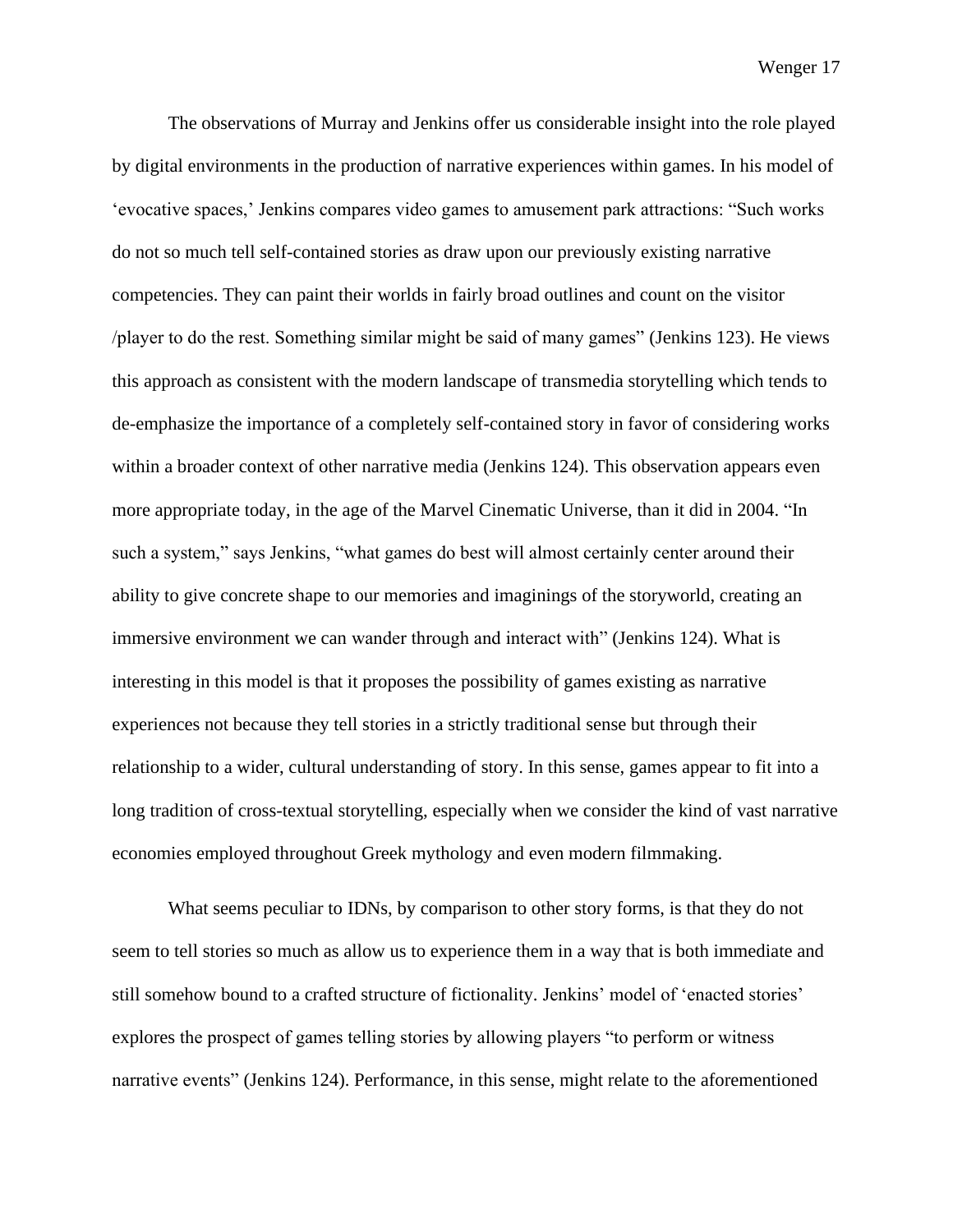idea of dungeon exploration or a more specific objective (retrieving the golden fleece, perhaps). In each case, the player is presented with both a virtual space (storyworld) and a role within that space (an objective). We can think of the narrative arc in such a game in terms of the player's progression through that space and towards their objective. While the player's experience may not conform tightly to traditional narrative ideals, it nonetheless can be read as a story. As Jenkins puts it, "Spatial stories are not badly constructed stories; rather, they are stories that respond to alternative aesthetic principles, privileging spatial exploration over plot development" (Jenkins 124). By considering story outside the limitations of traditional models of closed narratives, designers become empowered to explore the unique potential of games as narrative experiences.

## *Embedded and Emergent Narrative*

 Designing narrative roles for players to perform within virtual spaces is an effective way to produce a sense of story within a game. Whether or not that story unfolds according to a preconceived vision is another matter entirely. On the one hand, a game may present a story that is tightly plotted, presenting a clear beginning, middle and end, consisting of scripted plot points not unlike what is found in traditional narratives from books or film. On the other side of the spectrum, a player could encounter a story on their own terms that is wholly unique to their experience of playing the game, one that manifests from their own play rather than from the imagination of the designer. Jenkins refers to these modes of narrative as 'embedded' and 'emergent,' respectively, and Salen and Zimmerman explore these concepts in depth within their framework of 'games as narrative play.'

Embedded narrative, according to Salen and Zimmerman, "is pre-generated narrative content that exists prior to a player's interaction with the game. Designed to provide motivation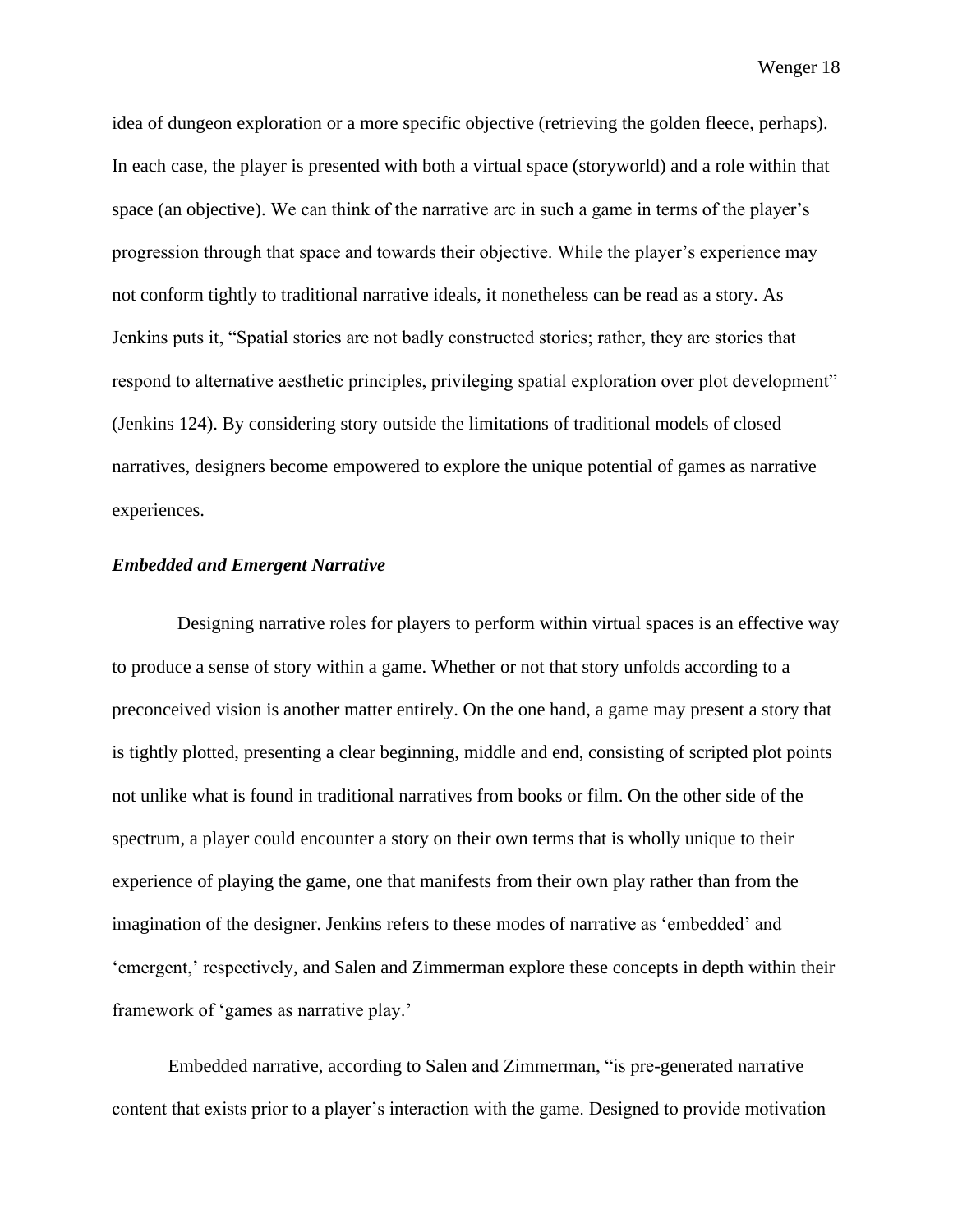for the events and actions of the game, players experience embedded narrative as a story context" (Salen and Zimmerman 383). This description encompasses what we can think of as the broad narrative frame of the game. This includes the genres, settings, characters and predefined roles outlined by Murray and Jenkins in our previous examples. This content is static, in the sense that it exists independent of user input. Though players experience this content through interaction, or gameplay, it exists independently from user input. Because of this, embedded narrative affords the designer the greatest amount of control over the game's story. Devices like cut-scenes, voiceover, and text-based narration can often present story in similar ways to traditional, linear narratives. However, because interaction and agency are fundamental components of gameplay, much of the player's experience cannot be mediated in the same way as embedded narratives. Most of the moment-to-moment narrative experience within games is emergent because player interaction creates unpredictable outcomes (Salen and Zimmerman 383). In the case of the dungeon exploration example, while the player is presented with the embedded narrative elements of the gameworld (the dungeon) and their role within it (adventurer), how they choose to navigate that world, that is, the path that they take through the dungeon, and how they choose to perform their role (e.g. cautiously, aggressively) constitute an emergent component of the narrative.

Emergent narrative is possible because games function as complex systems (Salen and Zimmerman 383). In other words, games allow for interactions that are impossible to predict. The degree to which the player's experience, and thus the overall narrative of the game, becomes unpredictable can increase exponentially depending on the complexity of the game's systems. For example, while a dungeon within a game may present a finite number of possible paths a player might travel, without restricting the player to traversing any of these paths in a linear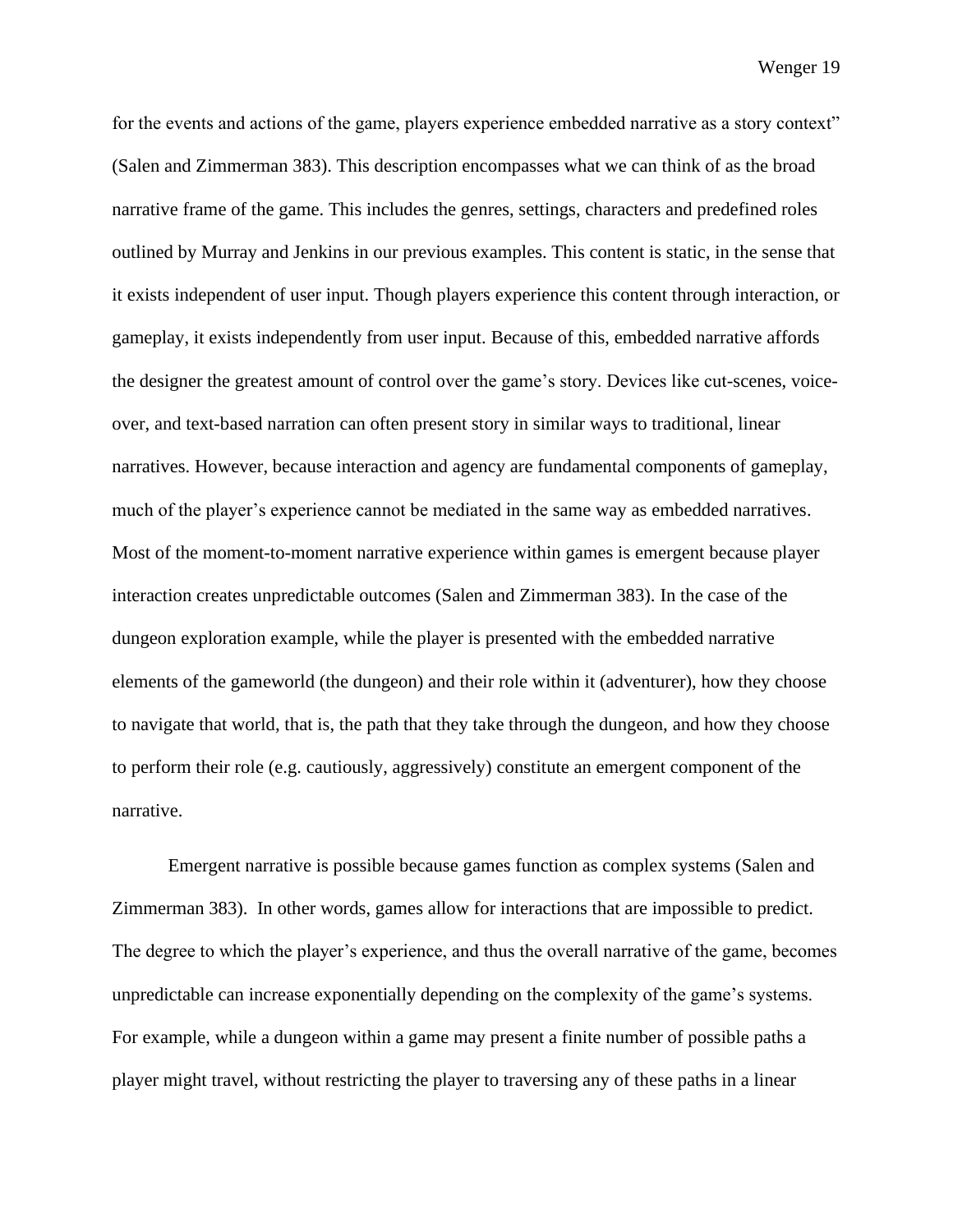fashion, their overall path could take any number of forms. Furthermore, game environments are not restricted to human design. That is, it is entirely possible that the dungeon, in our example, could be procedurally generated, constructed through elaborate algorithms and game rules which employ random number generators and thus present a virtually limitless number of potential outcomes. The same can be true for all of the elements that make up the narrative components of any game. However, it is easy to see how emergence complicates the job of the game designer, particularly when they are intent on creating a narrative experience. It is not surprising then that, as Salen and Zimmerman point out, nearly all games employ some combination of embedded and emergent elements (Salen and Zimmerman 385). While both approaches offer unique utility to the game designer, it is unlikely that either will provide a satisfying narrative experience without the presence of the other, at least in some capacity.

### **Applying Theory to Practice**

Taking the literature discussed here in mind, we can return to the question of what practical utility it affords the designer of narrative games. While the concepts presented are in no way an exhaustive exploration of all available knowledge on this subject, they do represent some key discussions on narrative game design and provide a foundation for thinking about how such knowledge may inform the design process. One significant insight we can glean from this conversation is that there is clearly no consensus on how best to approach the topic of narrativity within computer games. As we have seen, there are compelling arguments which deny the phenomenon entirely. What does seem to be generally agreed upon is the idea that games do not conform to traditional models of narrative theory. This is itself a helpful tool for a game designer because, while there is not an agreed upon solution to the problem, it does eliminate a significant number of possible design approaches. In other words, it suggests that one cannot approach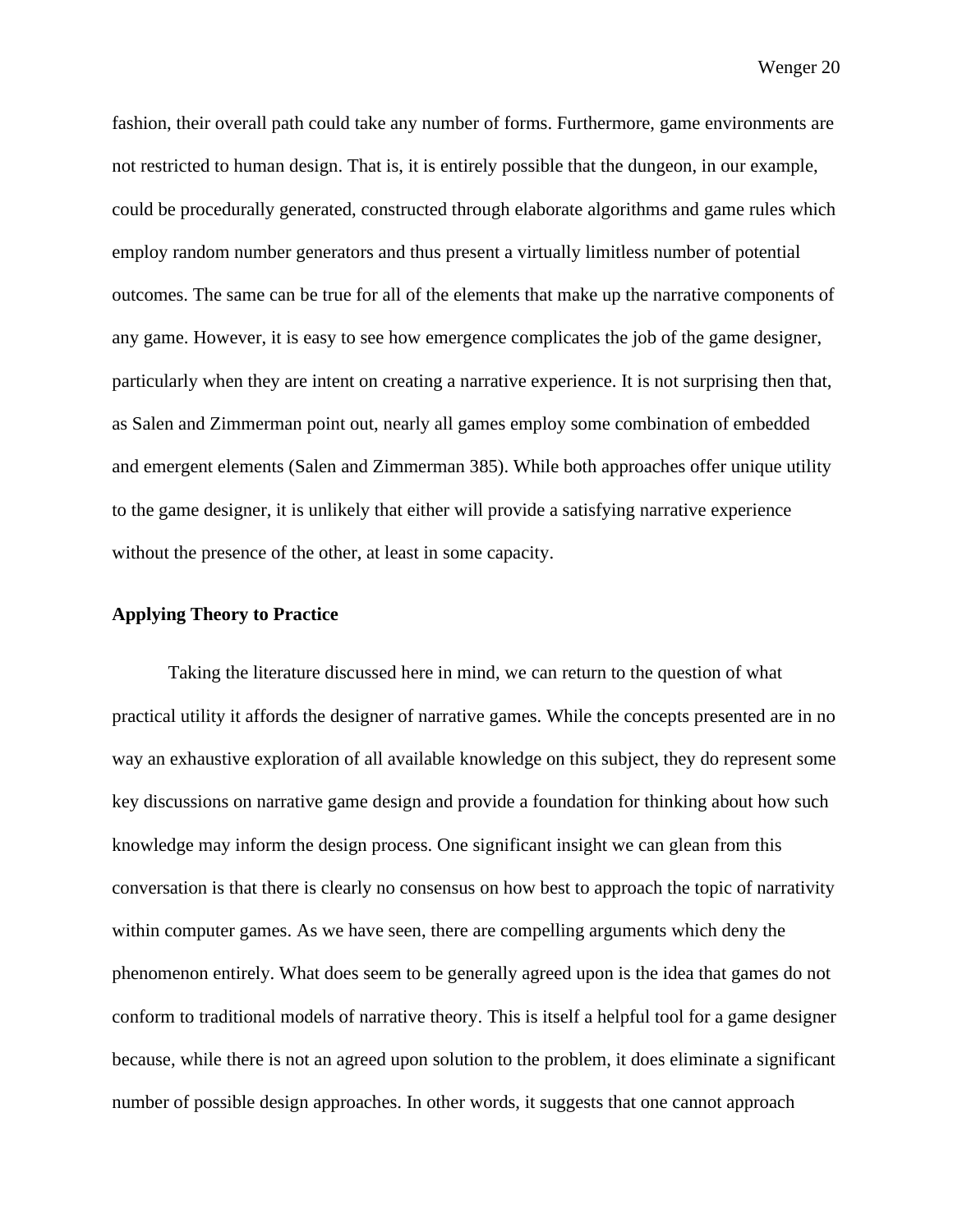narrative game design from the perspective of a novelist or filmmaker. That is not to say that certain design conventions from other media cannot translate to game design, but only that some other theory specific to the medium will be required to ultimately achieve a satisfying narrative effect within an interactive digital environment.

Opinions vary on the topic of media-specificity in narrative games. Some clear, distinctive properties do stand out. For example, it is difficult to argue with Murray's assessment that computer games are both procedural and participatory. Likewise, it is apparent that these properties are absent from traditional narrative forms. Despite shortcomings regarding available knowledge on narrative game design, there is still a wealth of scholarly work which outlines the unique contours of the medium from various perspectives. There is considerable variance among scholarly approaches to the topic. This is understandable given the nature of game studies; it is still a relatively new field and one that has traditionally attracted scholars from varying backgrounds. We have also established that the unique properties of the medium necessitate new and often experimental theory. However, despite these variances, we can find a high degree of compatibility within the available scholarship. For example, Murray's concept of scripting the interactor can readily be applied within Jenkin's model of spatial storytelling as well as Salen and Zimmerman's models of embedded and emergent narrative.

Using the concepts outlined in this research, we can begin to think about their potential for direct application to the design process. For instance, consider the most preliminary stage of narrative game design: developing a basic premise for a narrative game. We know that computing affords us countless possibilities in terms of what kinds of experiences we can create within digital environments. We also know that, in order to achieve a satisfying narrative effect,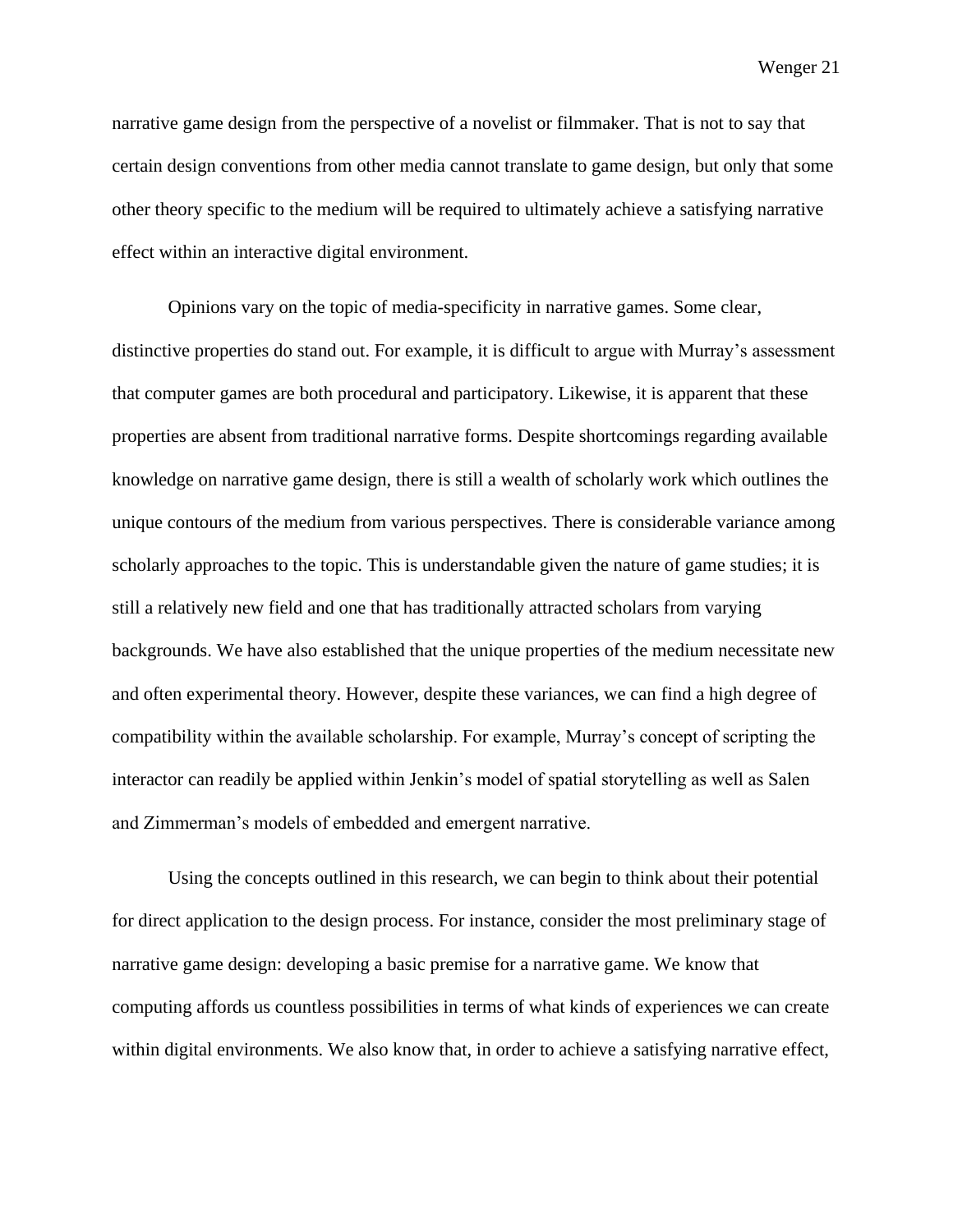we must narrow those possibilities to experiences that the designer can maintain a considerable degree of control over while still maintaining the fundamental component of interactivity.

#### *Narrative as a Design Tool*

Our choice of story has a large bearing on the overall design of a game. We might consider how different genres of story may allow us to constrain the player's agency in ways that are both helpful to the designer and interesting to the player. For example, assigning the player the role of a god, free to do as they please may in fact be quite interesting for the player. At the same time, we can also anticipate a high expectation of agency from such a role, creating a difficult task for the designer in terms of both being able to predict the players experience as well as fulfilling the many requirements inherent to such an experience. The latter issue is particularly problematic from a production standpoint, requiring a tradeoff between richness of content and sheer production hours. On the other hand, the player could take on the role of a castaway, shipwrecked on a desert island. The designer may be challenged to render this into an interesting experience for the player, but they would certainly have a much higher degree of control over the player's experience and a considerably more focused design scope.

If we think of a game's story as more than ornamental, and instead integral, to its overall design, we can begin to understand narrative as a powerful design tool. We might consider the technical aspects of our game, the mechanics and procedural rule systems, as serving or otherwise facilitating the narrative experience of the player. However, we can just as easily invert this dynamic. Instead of choosing a story based on what is narratively interesting and then building our game systems around this, we could instead choose stories based on what they offer the game *mechanically*. Returning to our hypothetical castaway premise, let us imagine that the main character, which the player will be taking on the role of, has a professional background.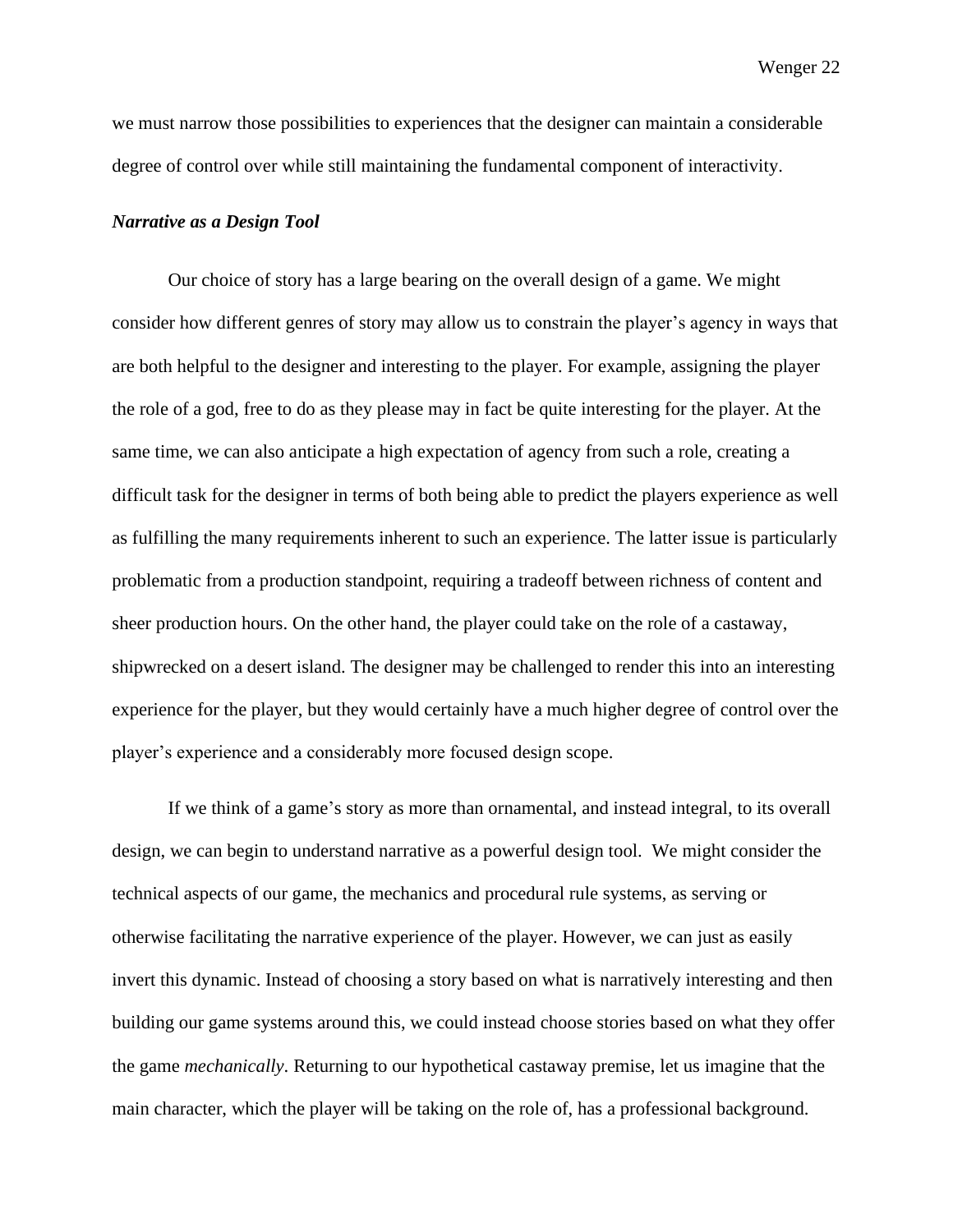How do we decide what this is? We can take the story-first approach and think of some exciting possibilities such as a soldier or a spy. These are narratively interesting choices which also lend themselves to some very popular game mechanics (e.g. combat, stealth). Conversely, we could consider some alternatives which may be less obviously exciting but afford us different mechanical possibilities. For example, while combat is a ubiquitous element within games, this is not always the case. Perhaps the designer is less interested in building their game around violent confrontation and instead chooses to focus on the experience of overcoming disaster and environmental constraints. In this case, a shipwright might better suit the gameplay by contextualizing mechanics like shipbuilding and sailing. Neither approach is, of course, wrong. Either direction can inform design decisions and so it is only a matter of preference, but it is worth considering how each strategy might produce radically different results.

#### *Environment as Story*

Another utility for game designers lies in the consideration of how a game's setting might allow for environmental storytelling. In the case of the desert island, not only do we have a manageable space that the player is confined to in a narratively plausible way, but we also have a space that is, as Jenkins' might say, "ripe with narrative possibility" (Jenkins 119). We can assume a certain degree of familiarity with this setting from its use in other media and are therefore able to draw from a rich collection of genre tropes (pirates, buried treasure, ancient curses, mysterious natives, etc.) without needing to provide a large amount of context. In fact, such a setting, sufficiently realized, may require very little storytelling—at least, in the traditional sense—in order to provide a satisfying narrative experience.

There is a wealth of spaces found in other media that a designer might draw from. That is not to say that they need to. Games allow designers to engage in original world-building as much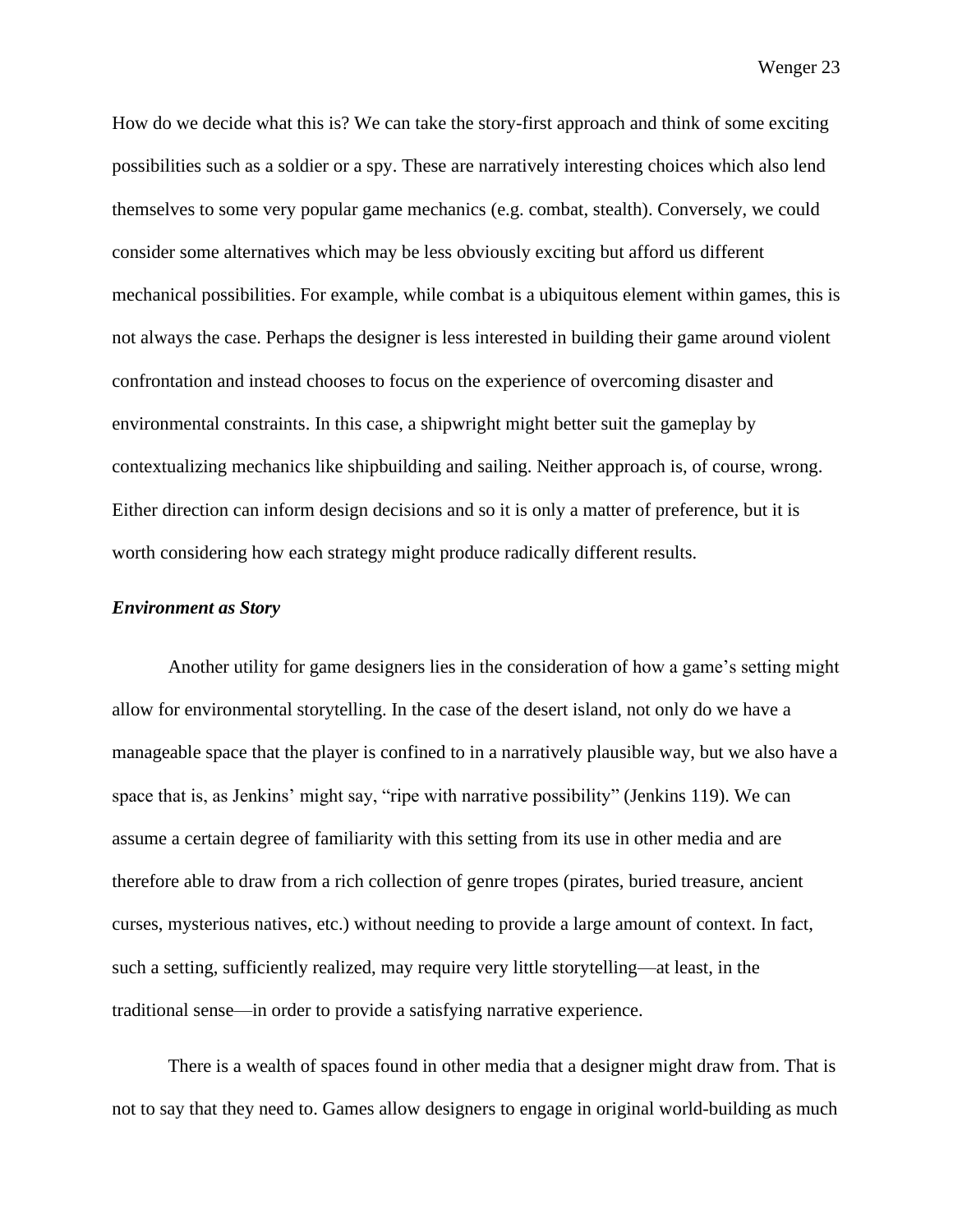as any other medium. While established environments are useful for their inherent narrative potency and evocative nature, wholly original worlds may produce an even deeper sense of wonder and exploration for a player. This may be challenging as the designer will be tasked with deep consideration for how the player will perceive these worlds as opposed to more familiar, proven environments. However, by understanding how players interact with virtual environments and the processes by which these spaces create a narrative effect, the designer is better prepared to face this challenge.

## *Procedural Storytelling*

When designing a narrative game, the designer could choose to embed a familiar linear narrative into it by placing cinematics or text blocks between sections of gameplay. This is a strong choice for the designer who is intent on telling a precisely crafted story. Alternatively, it is also possible to allow the player to decide how the story plays out and even what kind of story it is. Rather than developing pre-scripted story elements, the designer could instead focus on building the storyworld and the procedural systems that support emergent narrative. In the same way that we can understand narrative as a tool for design, we can also consider how the mechanical properties of a game might serve as powerful narrative tools.

We previously explored the challenges inherent to affording a player an extreme degree of agency by placing them in the role of a god. Such a prospect undoubtedly poses serious problems to the designer. Yet, solving problems is precisely what a designer does. In this case, we can outline the problem rather easily. By promising the player an experience in which they are free to perform a vast range of different actions, we are forced to account for a potentially limitless number of possibilities. Even with immense resources, such as what might be available to designers of AAA titles, this task would still be more demanding than what is humanly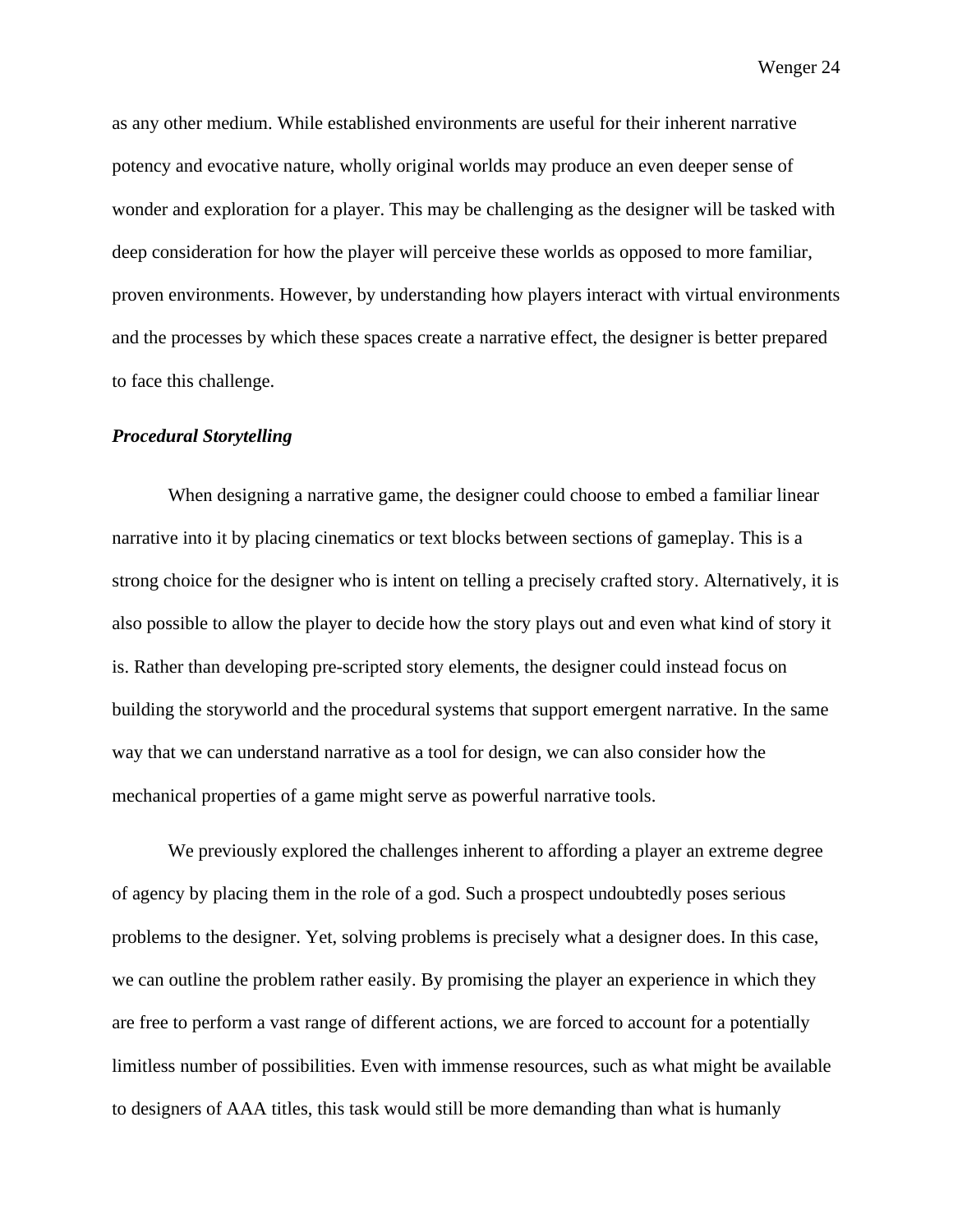possible. Fortunately, the computer allows us to transcend this limitation. While a brute-force approach, in other words, accounting for all possibilities and pre-generating content for each event, is virtually impossible, this does not prevent us from designing elaborate, procedural systems that might do this work for us. In so many ways, this concept of emergent, procedural storytelling is one of the most powerful tools available to designers of narrative games because it allows us to create ambitious stories of immense scope that would otherwise be impossible.

## **Conclusion**

The theoretical models explored here provide designers a framework for understanding the dynamic relationship between narrative, procedural game systems, virtual spaces, and player interaction. In doing so, the ideas I have presented serve to inform design strategies by allowing for compartmentalization and prioritization of different game elements based on media-specific narrative models. Narrative game design poses unique challenges for practitioners and scholars alike. The subject is deceptively complicated and the discussion has been historically fraught with confrontation and disagreement. However, within the limited cross-section of influential scholarship reviewed here, there is an apparent wealth of valuable concepts with demonstrable application to narrative game design. The nascent nature of these works does require some flexibility and creativity on the part of designers looking to put these ideas into practice. However, without any foundation for understanding how storytelling works differently in digital environments than traditional forms of media, the designer is at a distinct disadvantage when attempting to achieve a narrative effect through interactive computational systems. What is clear when interacting with the discussion on narrative computer games is that the craft of storytelling, in this context, must extend beyond traditional understandings of narrative and into the realms of computer science and experimental theory. What seems equally evident is that the task of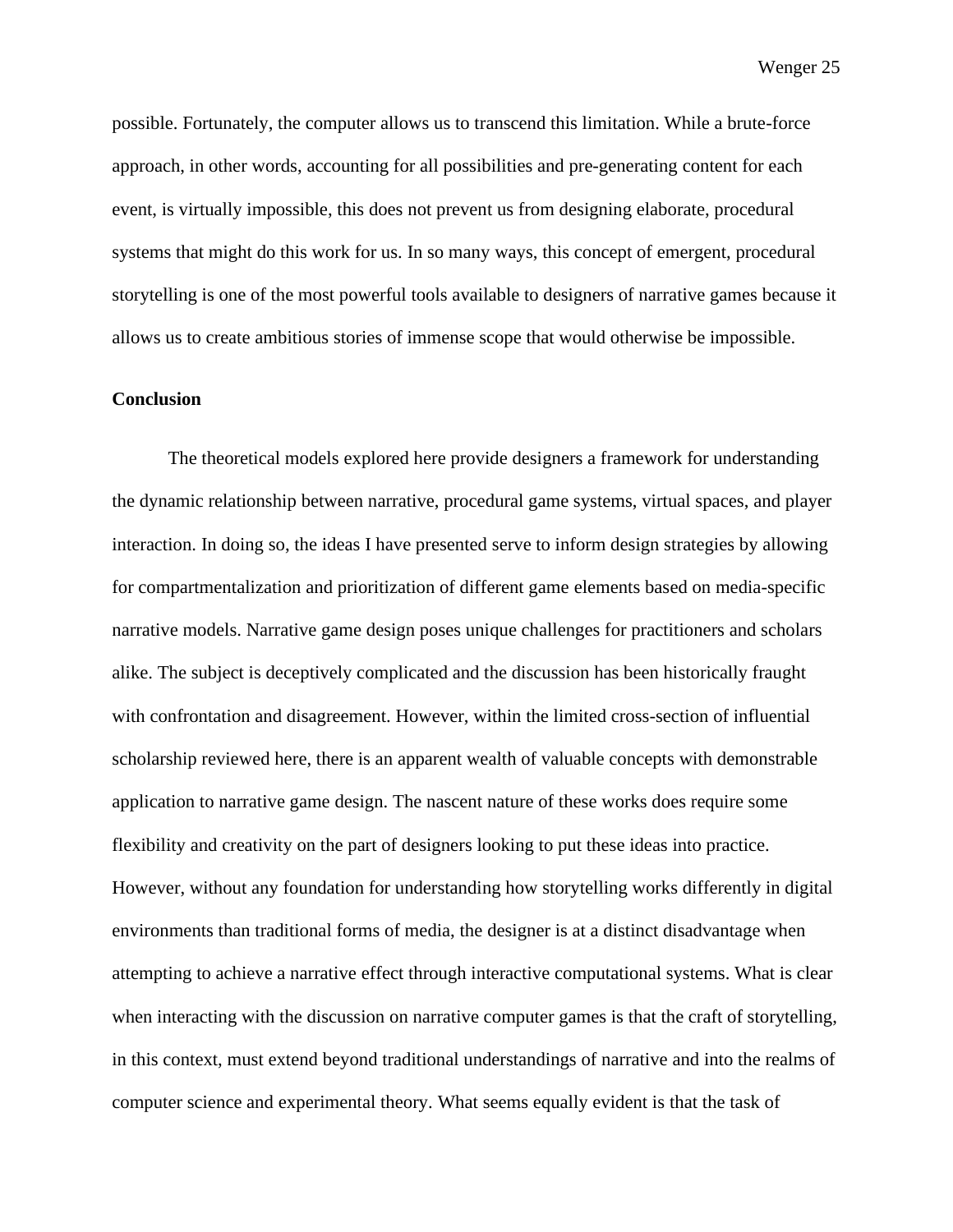designing narrative games must begin not only with the belief that games can *tell* stories but a consideration of the complex *interaction* between story and play.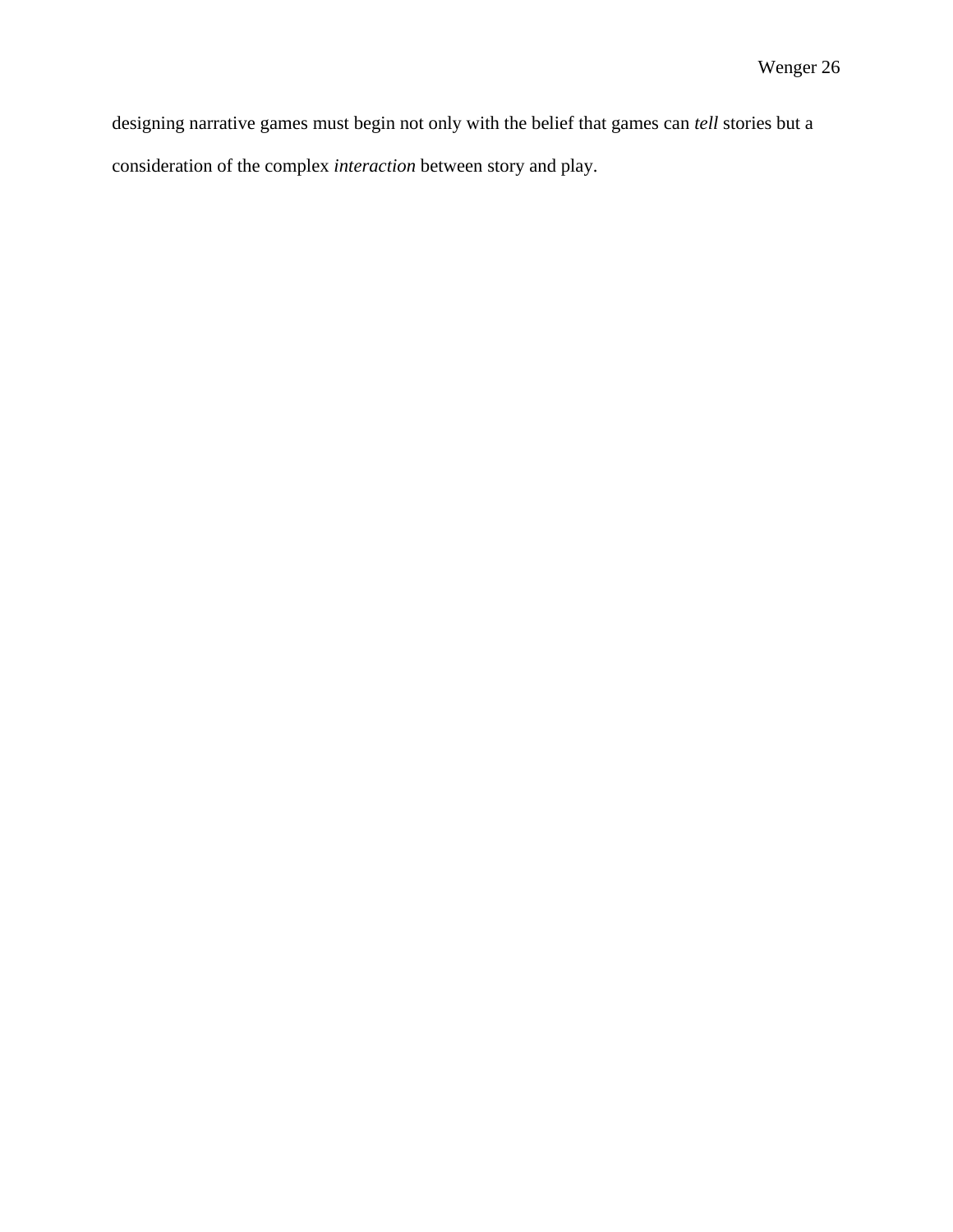### **Works Cited**

Aarseth, Espen. "Playing Research: Methodological Approaches to Game Analysis." *Proceedings of the digital arts and culture conference*. 2003.

Bizzochi, Jim. "Games and Narrative: An Analytical Framework." *Loading...* 1.1 (2007).

Carstensdottir, Elin, Erica Kleinman, and Magy Seif El-Nasr. "Player Interaction in Narrative Games: Structure and Narrative Progression Mechanics." Proceedings of the 14th International Conference on the Foundations of Digital Games. 2019.

Jenkins, Henry. "Game Design as Narrative Architecture." *Computer* 44.3 (2004): 118-130.

- Juul, Jesper (1998). "A Clash Between Games and Narrative." Paper presented at the Digital Arts and Culture Conference, Bergen, November 1998.
- Koenitz, Hartmut, et al. "Interactive Narrative Design Beyond the Secret Art Status: A Method to Verify Design Conventions for Interactive Narrative." *MATLIT: Materialities of Literature* 6 (2018): 107-119.
- Koenitz, Hartmut. "What Game Narrative are we Talking About? An Ontological Mapping of the Foundational Canon of Interactive Narrative Forms." Arts. Vol. 7. No. 4. Multidisciplinary Digital Publishing Institute, 2018.
- Murray, Janet Horowitz. *Hamlet on the Holodeck: The Future of Narrative in Cyberspace*. MIT press, 2017.
- Roth, Christian, and Hartmut Koenitz. "Towards Creating a Body of Evidence-Based Interactive Digital Narrative Design Knowledge: Approaches and Challenges." *Proceedings of the 2nd International Workshop on Multimedia Alternate Realities*. 2017.